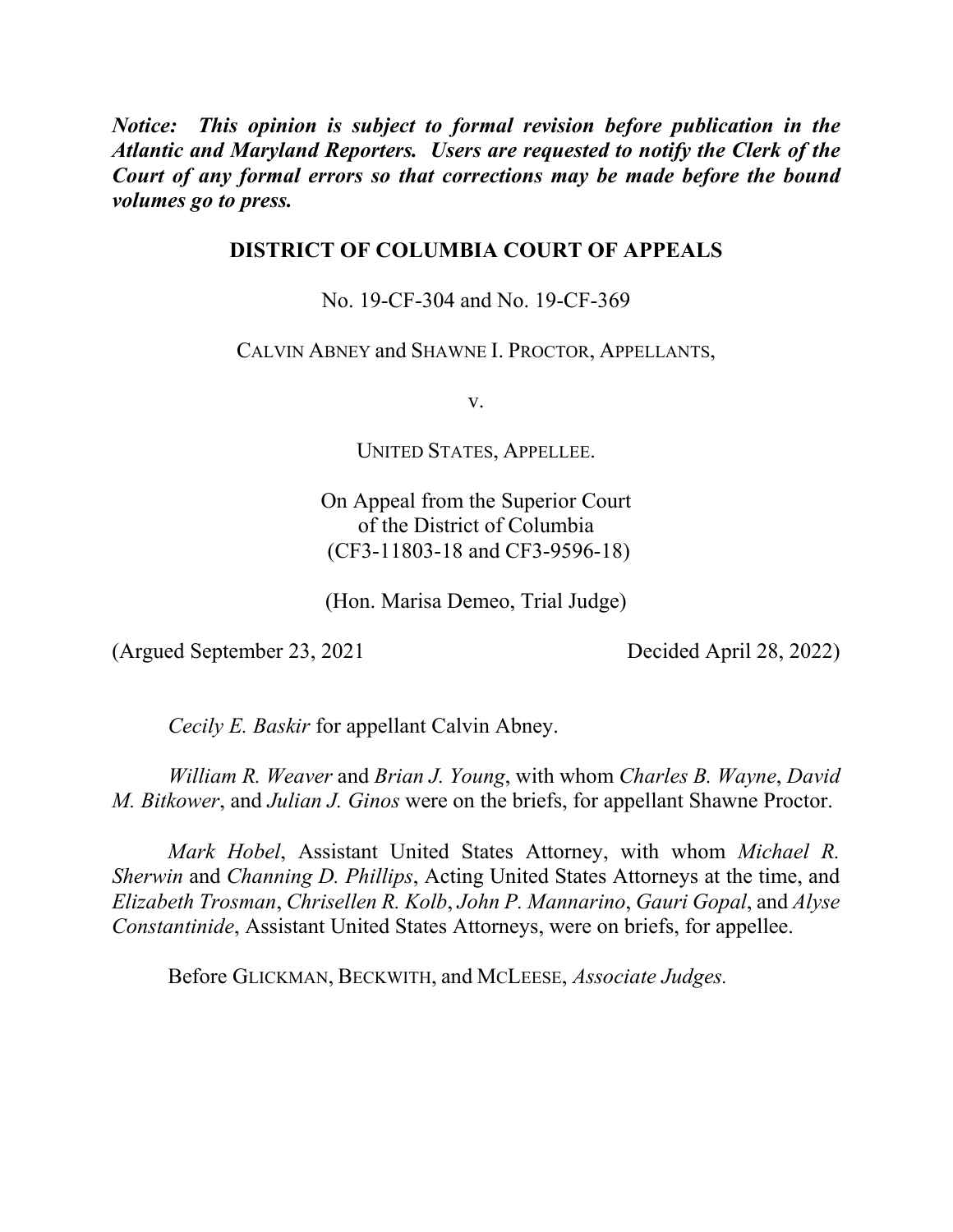MCLEESE, *Associate Judge*: Appellants Calvin Abney and Shawne Proctor challenge their convictions for armed robbery and related offenses. We vacate and remand.

**I.**

The evidence at trial was as follows. Mr. Abney and Mr. Proctor worked together at a moving company. Beginning around April 2018, Mr. Abney and Mr. Proctor texted each other, using slang, to refer to guns and to possible plans to rob drug dealers. On June 8, 2018, they called or attempted to call each other numerous times.

The same day, Mr. Proctor's cousin contacted Daijan Green-Ashe, who was an old friend of Mr. Proctor's, and said that Mr. Proctor wanted to talk to Mr. Green-Ashe. Mr. Green-Ashe called Mr. Proctor, who said that he needed some marijuana. Mr. Green-Ashe agreed to meet Mr. Proctor in Southeast D.C. to sell Mr. Proctor marijuana. Mr. Green-Ashe's friend Joshua Tucker drove Mr. Green-Ashe to meet Mr. Proctor.

After exchanging messages with Mr. Proctor about the location of the meeting, Mr. Green-Ashe parked behind a black Dodge Challenger that was outside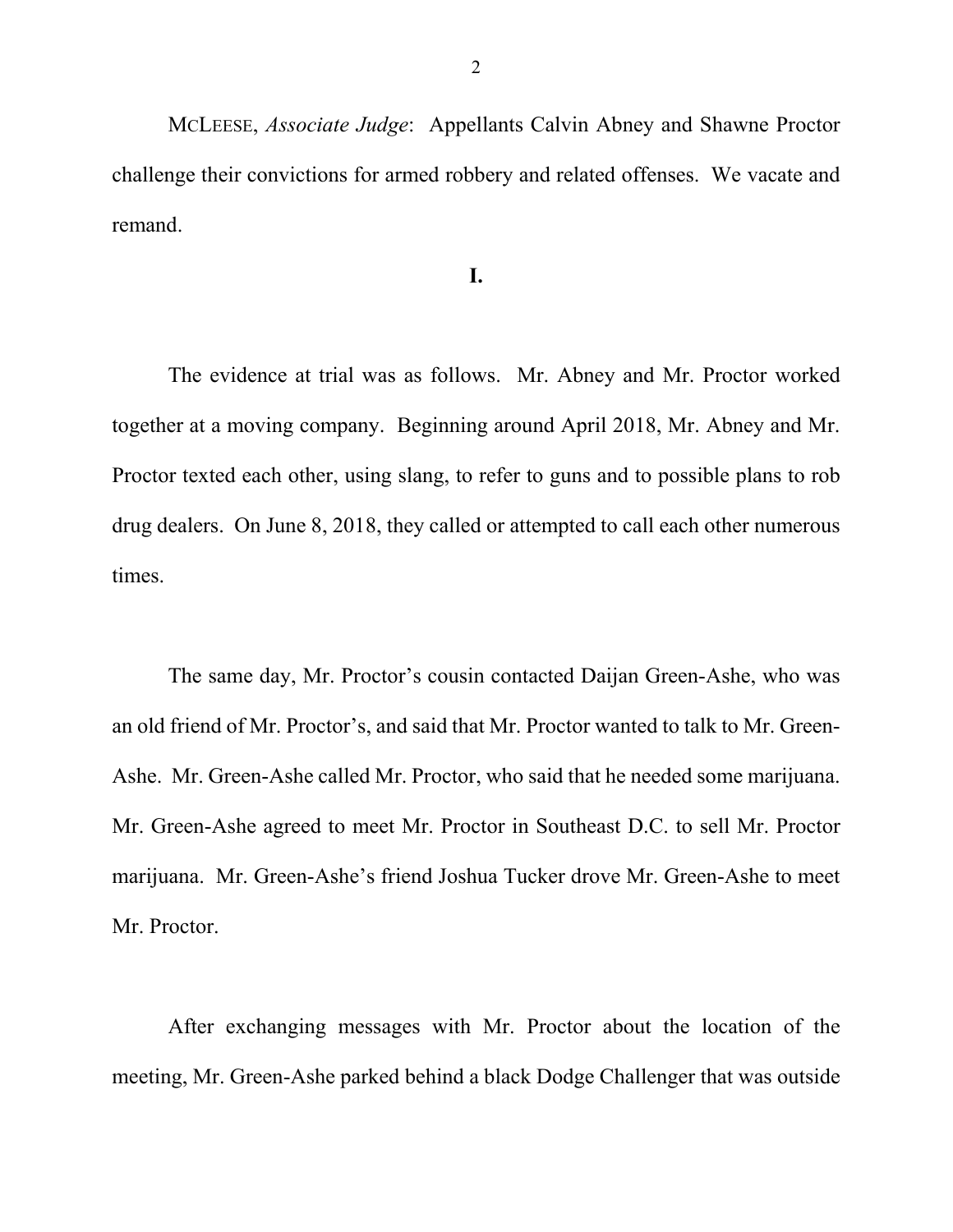an apartment building. Mr. Proctor came out of the building with several men whom Mr. Green-Ashe did not recognize and told Mr. Green-Ashe that it was unsafe to make the sale near the building. Mr. Proctor then signaled for Mr. Tucker to follow the Challenger, which Mr. Proctor and another man then entered. The Challenger was following a small silver car. Mr. Green-Ashe was not suspicious at this point, because he considered Mr. Proctor to be a friend.

After driving some distance, the cars stopped. Mr. Proctor got out of the Challenger and got into the back seat of Mr. Tucker's car. Mr. Green-Ashe handed Mr. Proctor the marijuana he planned to sell Mr. Proctor. After inspecting the marijuana, Mr. Proctor called someone from his cell phone. Seconds later, Mr. Abney got out of the Challenger and into the back seat of Mr. Tucker's car.

Two men with guns then approached Mr. Tucker's car. Mr. Abney also pulled out a gun, pressed its barrel against Mr. Green-Ashe's shoulder, and demanded money. Mr. Proctor grabbed Mr. Tucker's arms, pinning Mr. Tucker to the back of his seat. Mr. Green-Ashe said he had no money, and Mr. Abney hit Mr. Tucker in the head with his gun. After a struggle, Mr. Tucker and Mr. Green-Ashe fled on foot. Mr. Green-Ashe saw police officers and told them that his friend had been kidnapped.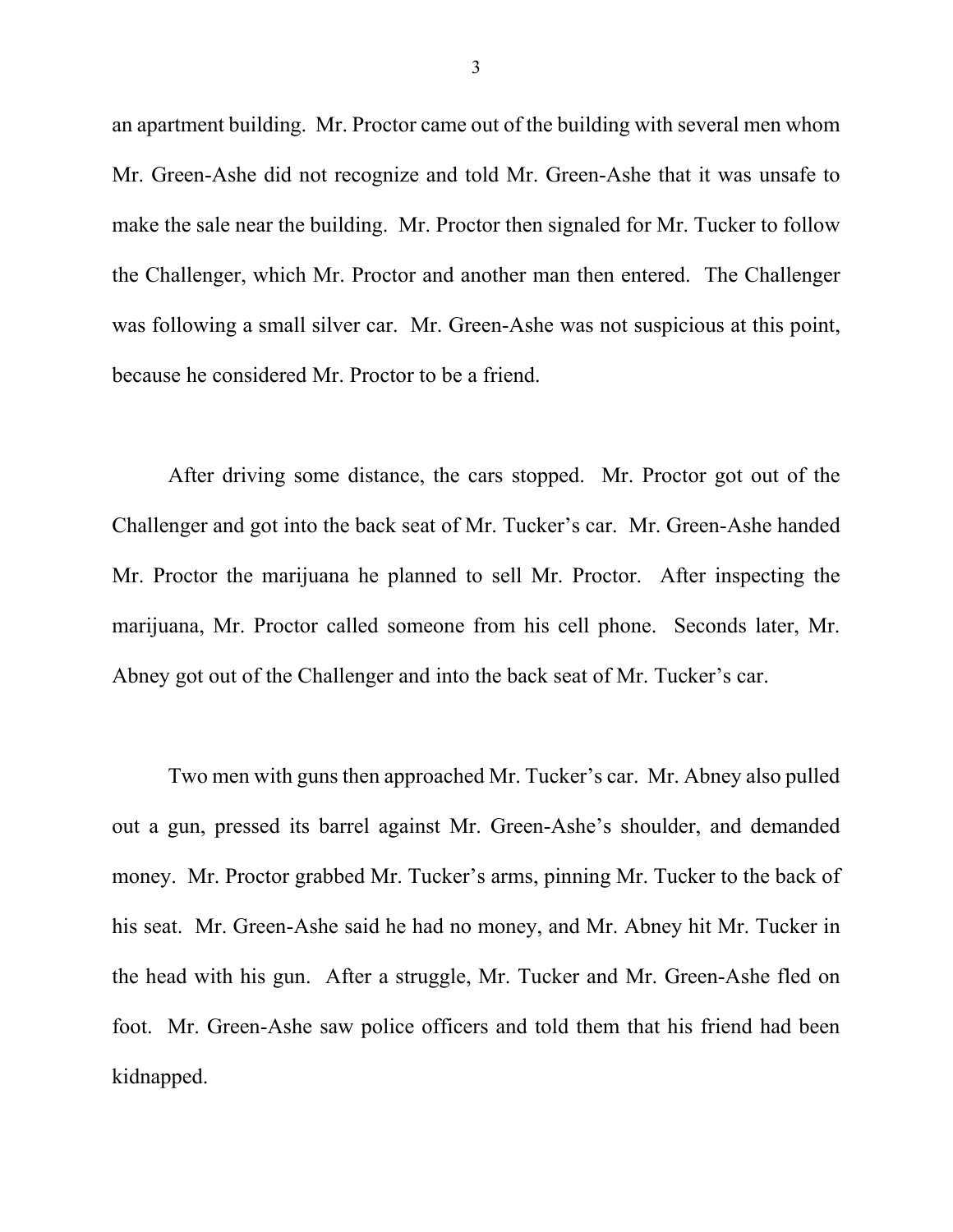When Mr. Proctor was arrested not quite three weeks later, the police seized a cell phone from his pocket. A search of the cell phone turned up messages between Mr. Proctor and Mr. Green-Ashe setting up the marijuana deal; a picture of Mr. Proctor with a gun that resembled one of the guns used in the robbery; a text message by Mr. Proctor less than two hours after the robbery using slang to suggest that Mr. Proctor had some new marijuana; a text message several days after the robbery referring to giving someone a knot on the head; pictures of Mr. Abney, who matched Mr. Green-Ashe's description of the second man to get in Mr. Tucker's car; and the previously mentioned texts between Mr. Abney and Mr. Proctor from April 2018 to June 2018.

Cell phone records placed Mr. Abney and Mr. Proctor in the vicinity of the robbery at the time of the robbery.

## **II.**

Mr. Abney and Mr. Proctor argue that the trial court erred in refusing to replace a juror who had raised concerns about travel plans during trial and deliberations. We agree, and we therefore vacate the convictions and remand the cases to the trial court.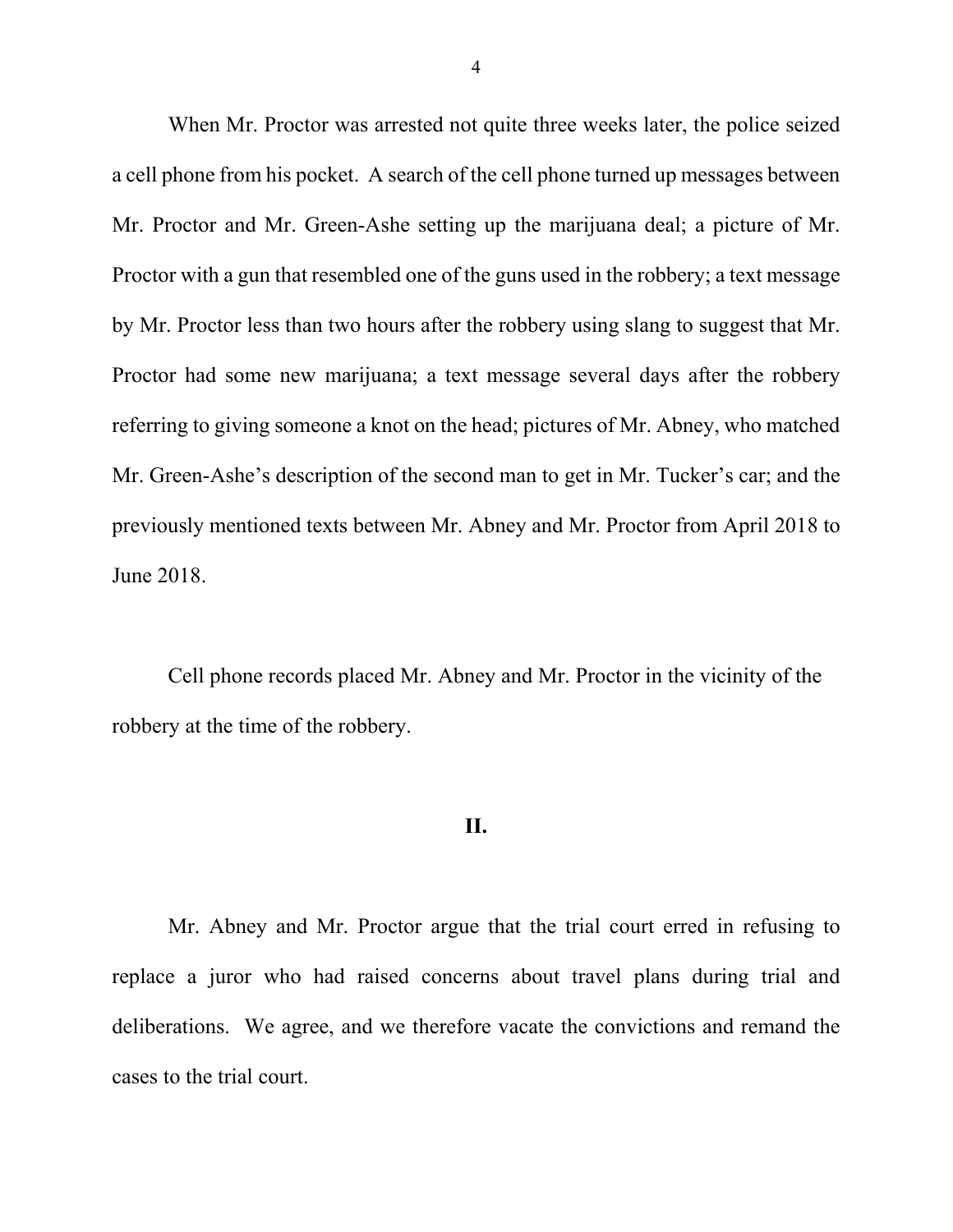#### **A.**

The jury was selected on December 13th, and the trial court at that point expected the trial to last six to seven days. The trial took longer than expected, however, and the United States did not rest its case until December 28th. The next day, Juror 7 sent the trial court a note stating that he had long-standing plans to be in California from January 7th through January 16th. The defense moved to replace Juror 7 with an alternate, because Juror 7 might get anxious if deliberations ran long. The trial court denied the motion, predicting that the jury would have enough time to deliberate before Juror 7 had to leave for his trip. The trial court informed Juror 7 that the note had been received and that Juror 7 would continue to serve as a juror.

The trial again took longer than the trial court had expected, and the jury did not start deliberating until January 2nd.On the afternoon of January 3rd, defense counsel expressed concern about Juror 7's travel plans, given that the next day was the last day of deliberations before Juror 7 was planning to depart. Defense counsel asked the trial court to inquire of Juror 7, but the trial court declined to do so.

The next morning, Juror 7, who was the foreperson, sent the trial court a note asking whether the jury had to be unanimous on all counts before returning a verdict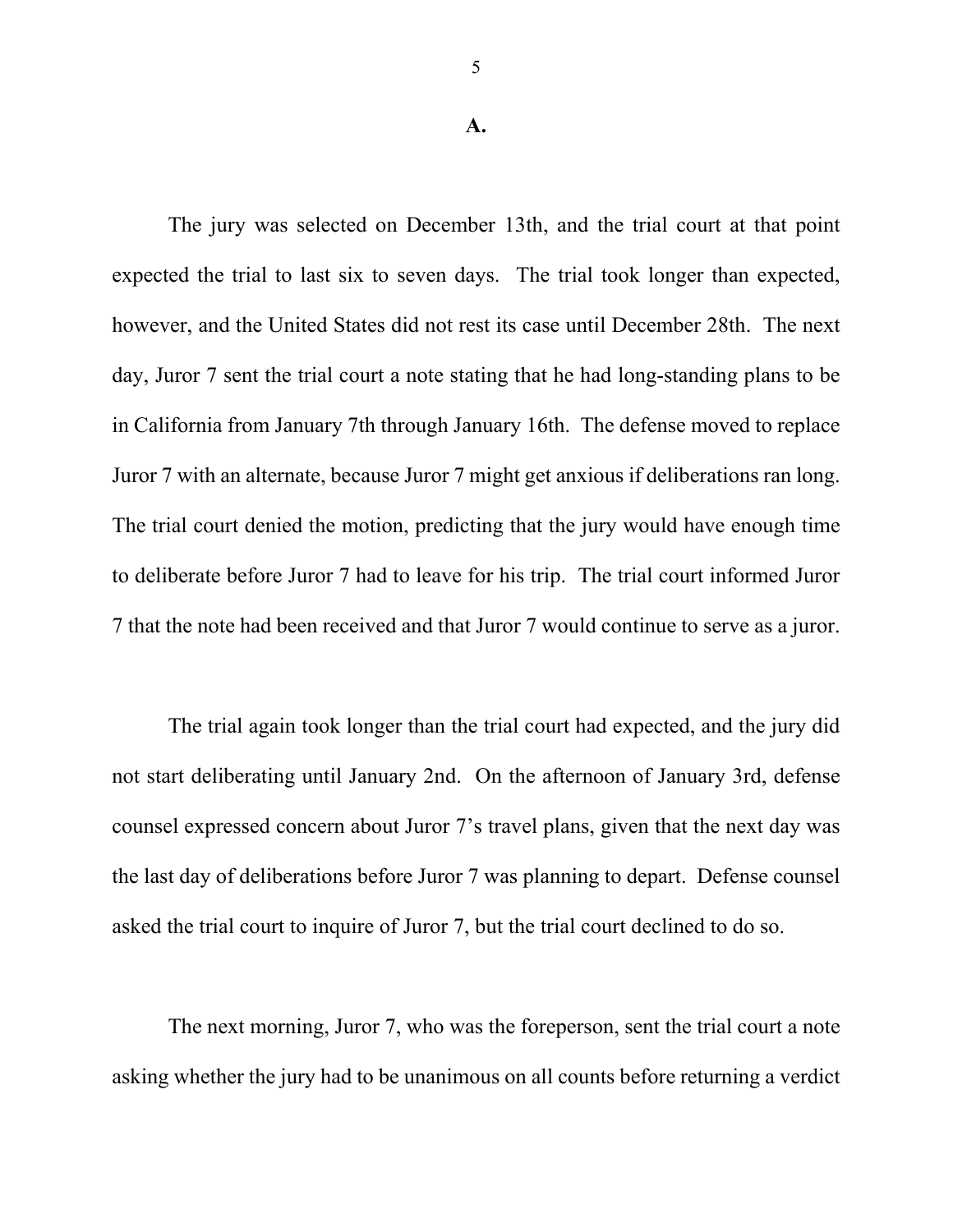on any count.The defense again argued that Juror 7 should be replaced with an alternate because of the pressure Juror 7 might be feeling to render a speedy verdict to avoid missing his trip. The trial court declined to replace Juror 7, stating that it could excuse a juror after deliberations have begun "only when extraordinary circumstances and just cause are present." Stating that the jury seemed to be deliberating with "due attention," the trial court concluded that Juror 7's travel plans did not amount to extraordinary circumstances and just cause.

Juror 7 sent the trial court two further notes that afternoon. The first note brought up Juror 7's travel plans again:

Your Honor, As mentioned in a juror's note last week I can not be in court on Monday. I have a 2 p.m. flight to California and am scheduled to be out of town until January 17. My presence is especially required as I am meeting my brother to do a backpacking trip in the desert and I have supplies that he needs and is relying on. Additionally, I do not feel that, insofar as I have the power to decide, that I can let him enter the desert for 6 days on his own. He is my brother. I am very sorry for this inconvenience but the trip has been planned for [approximately] 6 months.

The second note, which was sent out thirteen minutes later, stated that the jury had reached a unanimous verdict on five counts.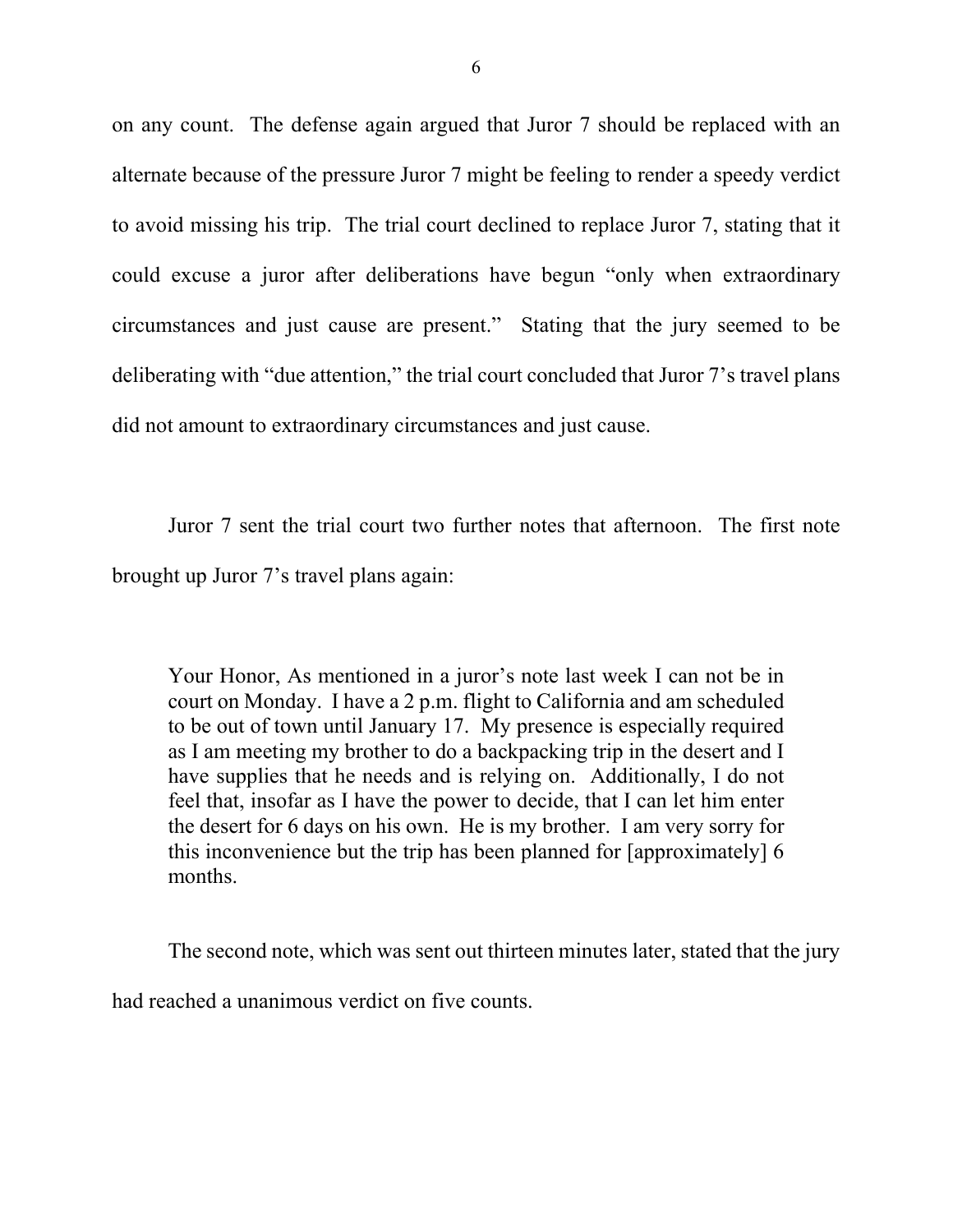The defense renewed the request to replace Juror 7 with an alternate. In support of that request, the defense pointed out that Juror 7's note stated that Juror 7 could not be in court on Monday. The defense further argued that the note and the surrounding circumstances, including the jury's difficulty in reaching a verdict, indicated that Juror 7's travel plans were affecting Juror 7's ability to deliberate impartially. In the alternative, the defense requested that the trial court at least inquire of Juror 7.

The trial court declined to replace Juror 7 with an alternate and declined to question Juror 7. In explaining its decision, the trial court reiterated its prior ruling that Juror 7's travel was not an "extraordinary circumstance" that permitted Juror 7's removal from the jury. The trial court also stated that nothing in the record showed coercion or that Juror 7 would not be impartial.

The trial court took a partial verdict of acquittal on some counts and guilt on other counts. After excusing the other jurors, the trial court explained to Juror 7 that the court could not release him from jury duty because his travel plans did not "qualify in the law as extraordinary circumstances." In response, Juror 7 asked the trial court to give him a note stating that the court would not excuse him from jury service, so that Juror 7 could use the note in communicating with his brother.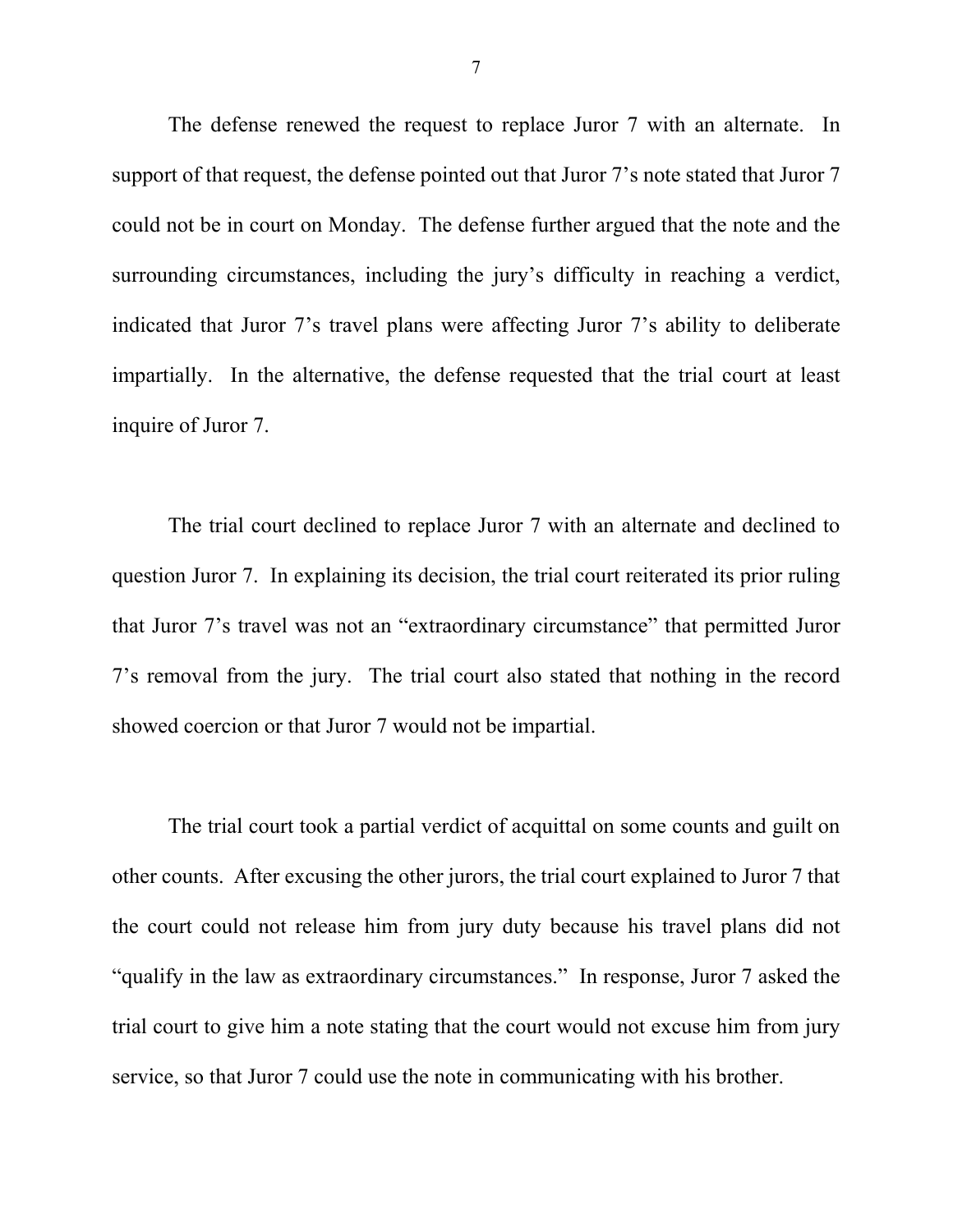On the morning of Monday, January 7th, the jury returned a note stating that it had reached a unanimous verdict on two of the remaining four counts but was deadlocked on the others. The trial court took a partial verdict in which the jury found Mr. Abney and Mr. Proctor each not guilty on two counts. The trial court then gave the jury an anti-deadlock instruction and sent the jury back for further deliberations on the two remaining counts. Around 1 p.m., about an hour before Juror 7 had been scheduled to leave on his trip, the jury found Mr. Abney and Mr. Proctor both guilty on the last two counts.

## **B.**

"When a defendant exercises [the] right to a jury trial, the jury's verdict will have legitimacy only if it is the product of unanimous decision making, devoid of coercion." *Callaham v. United States*, 268 A.3d 833, 841 (D.C. 2022). We give some deference to "the trial judge's on-the-spot perception of whether a juror was coerced." *Leak v. United States*, 77 A.3d 971, 979 (D.C. 2013) (internal quotation marks omitted).

Claims of juror coercion "must be evaluated in context and with regard to all of the circumstances." *Coley v. United States*, 196 A.3d 414, 420 (D.C. 2018)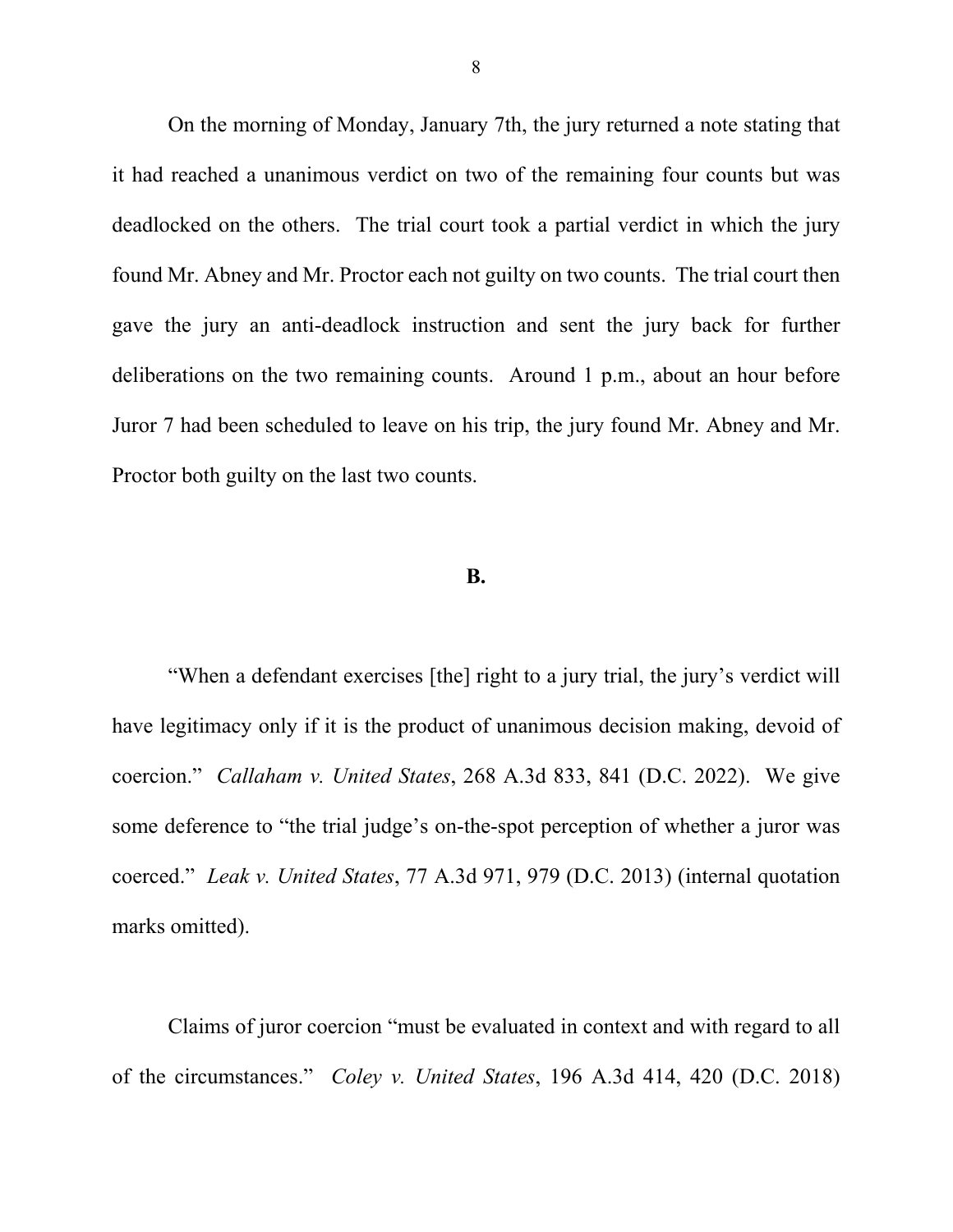(internal quotation marks omitted). We consider "the inherent coercive potential of the situation before the [trial] court" and whether the actions of the trial court "exacerbated, alleviated or were neutral with respect to coercive potential." *Id*. (internal quotation marks omitted). Our inquiry "focuses on probabilities, not certainties." *Id*. (internal quotation marks omitted).

We conclude that there was a substantial risk of juror coercion in this case by the time the trial court took the first verdicts on January 4th. By that point, (1) Juror 7 had several days earlier expressed concern about his trip; (2) the trial court had simply required Juror 7 to continue sitting; (3) the trial had run longer than the trial court had expected, so that the jury did not start deliberating until January 2nd, only three business days before Juror 7's planned departure; (4) on January 4th, the last day of deliberations before his planned departure, Juror 7 had sent a note asking about partial verdicts, which suggested that the jury might be having some difficulty reaching unanimous verdicts on all counts; and (5) that same day, Juror 7 had sent another note that (a) emphasized the importance of his travel plans (explaining that Juror 7 did not want to leave his brother alone in the desert without proper supplies) and (b) flatly stated that Juror 7 could not be in court for the next day of deliberations.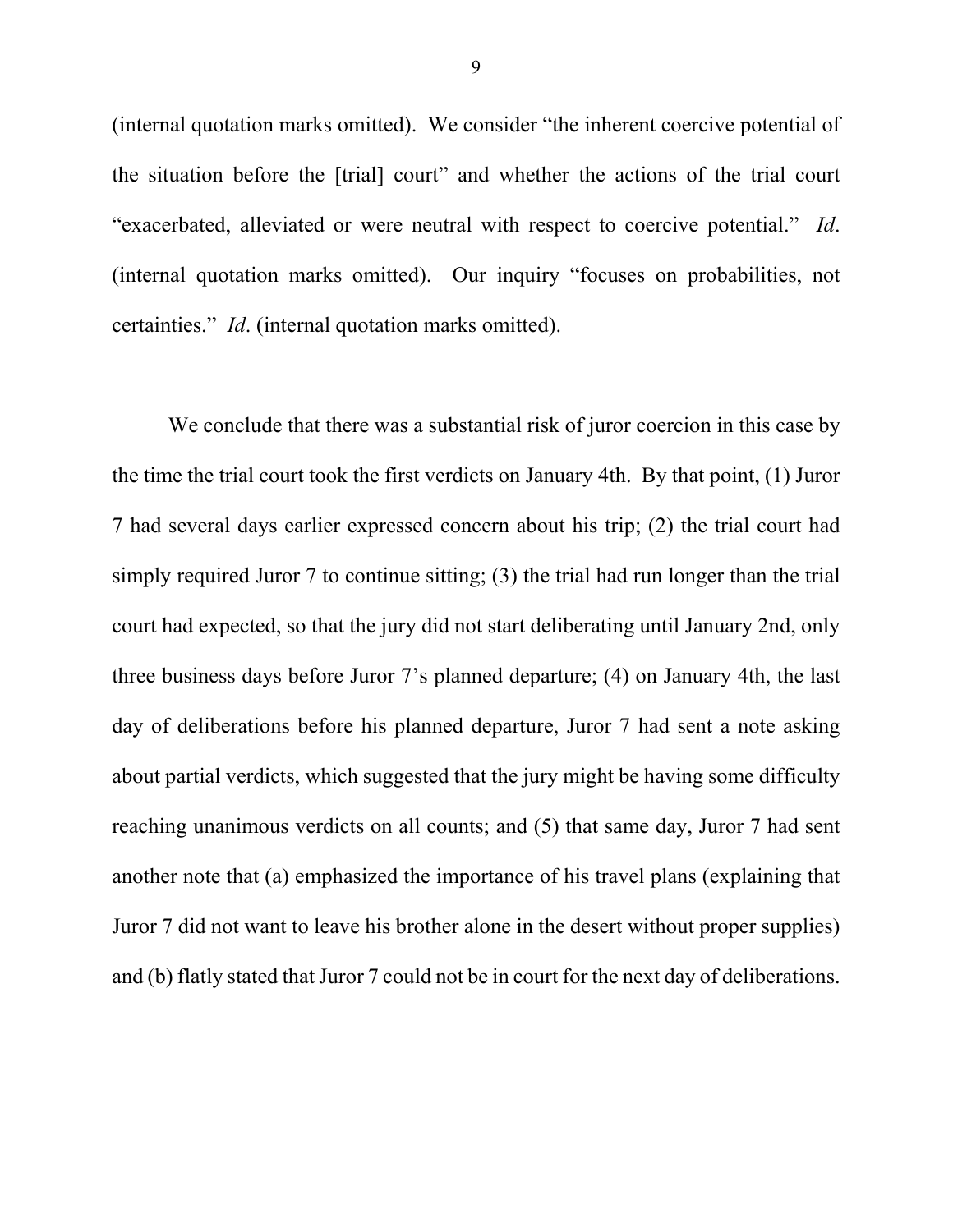In our view, those circumstances raised a substantial risk that Juror 7 was feeling strong pressure to complete deliberations before his planned departure. As we have previously recognized, a juror's "ability to deliberate fully and fairly [can be] compromised" by "inflexible travel plans." *Hinton v. United States*, 979 A.2d 663, 680 (D.C. 2009) (en banc) (citing *United States v. Nelson*, 102 F.3d 1344, 1349 (4th Cir. 1996) (upholding trial court's decision to replace two jurors with alternates, where jurors had travel plans and "might be influenced by the pressure of completing deliberations and reaching a verdict before it became time for [the] jurors to leave")).

We also conclude that the trial court's actions up to the point of taking the first verdicts did not dispel or alleviate the risk of coercion. The trial court's response to Juror 7's first note was simply to indicate that the note had been received and, without explanation, to require Juror 7 to continue to sit. Juror 7 might well have understood the trial court's response to his first note as a "refusal to address [his] difficulty and provide [him] with any guidance at all – exacerbating rather than reducing the risk of a coerced verdict by seeming to leave [him] with no alternative" but to try to ensure that a final verdict was rendered before he was scheduled to leave for his trip. *Coley*, 196 A.3d at 424. When the trial ran unexpectedly long and the date of Juror 7's planned trip approached, defense counsel asked the trial court to at least inquire into whether Juror 7 could decide the case impartially. The trial court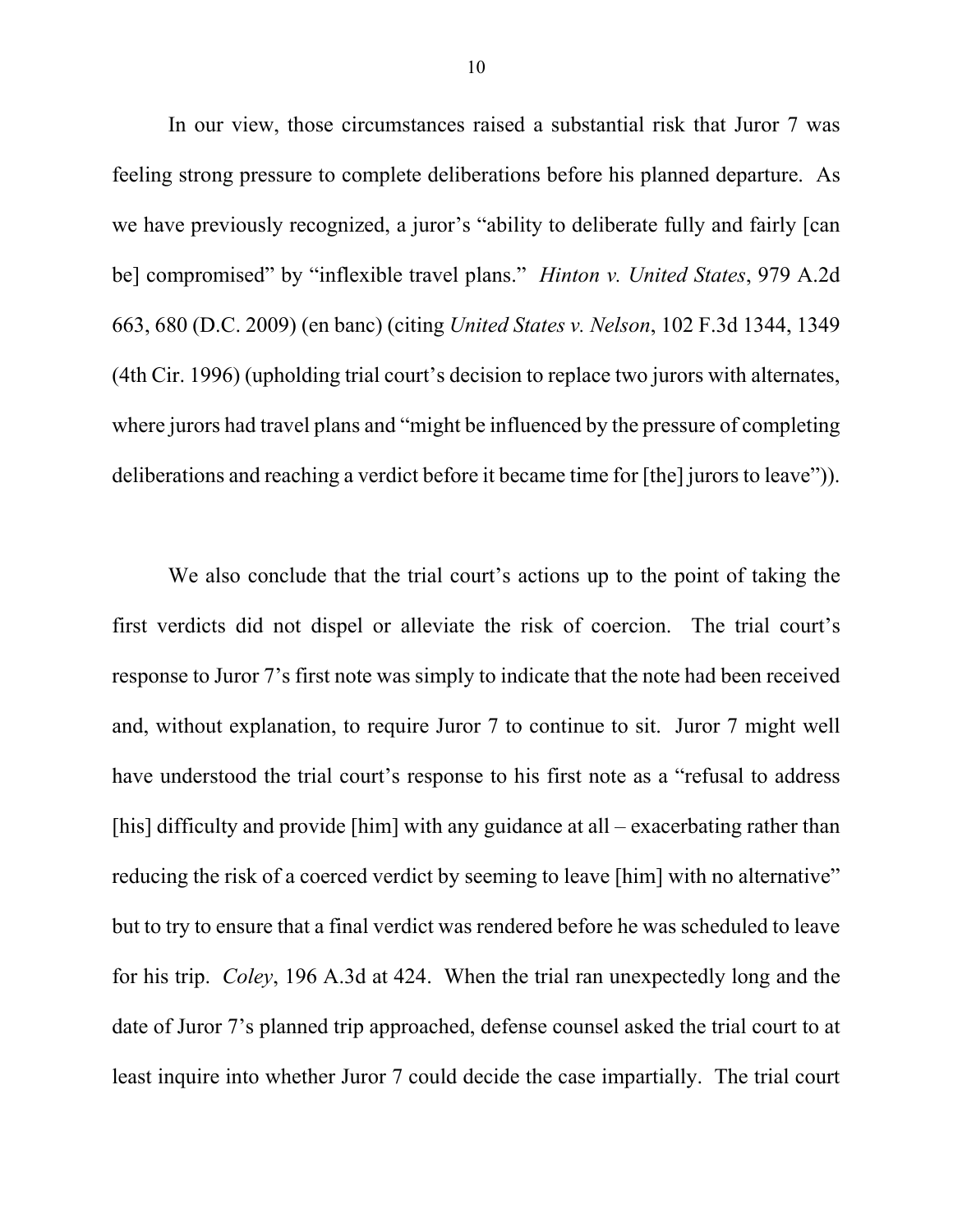declined to do so. On the last day of deliberations before the planned trip, Juror 7 sent out notes inquiring about partial verdicts, again raising (in emphatic terms) concerns about his upcoming trip, and then reporting partial verdicts. Defense counsel again asked the trial court to at least inquire, and the trial court again declined to do so. Such inquiry, however, can be essential to determining whether jurors can be fair and impartial. *Cf., e.g.*, *Al-Mahdi v. United States*, 867 A.2d 1011, 1018-19 (D.C. 2005) (where impartiality of juror has "plausibly" been called into question, trial court should investigate circumstances and impact on juror).

The risk of coercion only increased thereafter. The trial court flatly told Juror 7 that he was required to continue; the jury reported additional partial verdicts; the trial court gave an anti-deadlock instruction; and the jury returned its final verdicts an hour before the planned start of Juror 7's trip.

Given the foregoing circumstances, we conclude that the record reflects a substantial risk of juror coercion that was not dispelled or alleviated by the actions of the trial court. We recognize that we owe some deference to the trial court's assessment of the circumstances. *Leak*, 77 A.3d at 979. Even granting that deference, however, we disagree with the trial court's assessment. The trial court suggested that "nothing in the record" showed coercion, but we conclude otherwise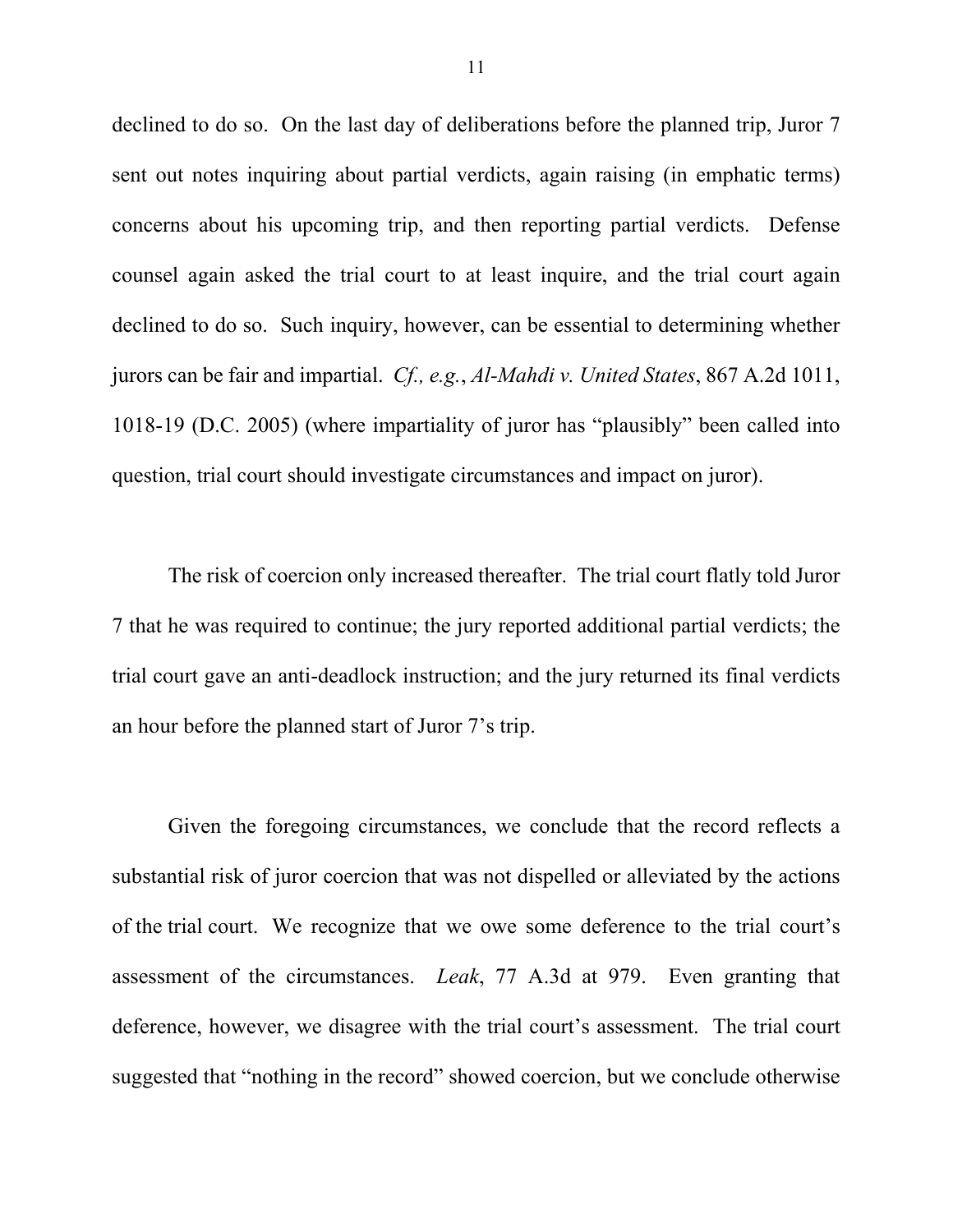for the reasons that we have stated. We also note the parties' agreement that the trial court applied an incorrect legal standard: the requirement of "extraordinary circumstances" applicable under Super. Ct. Crim. R. 23(b) before a trial court can permit a jury of eleven jurors to return a verdict, rather than the standard applicable to the replacement of a juror with an alternate under Super. Ct. Crim. R. 24(c) (juror must be "unable to perform" or "disqualified from performing" duties). We need not, and therefore do not, express a view about the precise nature of the difference, if any, between those two standards. Finally, we note that the trial court's focus appeared to be on whether a juror's desire to take a trip is a good reason to excuse the juror. We have no quarrel with the trial court's general view that, in and of itself, a juror's desire to take a trip is not necessarily a basis to remove the juror. In some cases, however, such a desire can raise substantial concerns about the juror's ability to decide a case free from undue pressure to return a speedy verdict. In our view, this is such a case.

We are not persuaded by the contrary arguments of the United States. First, the United States suggested at oral argument that affirmance in the present case is supported by *Van Dyke v. United States*, 27 A.3d 1114 (D.C. 2011). We disagree. *Van Dyke* resembles this case in that it also involves a juror who was concerned that deliberations might interfere with travel plans. *Id.* at 1120. *Van Dyke* differs from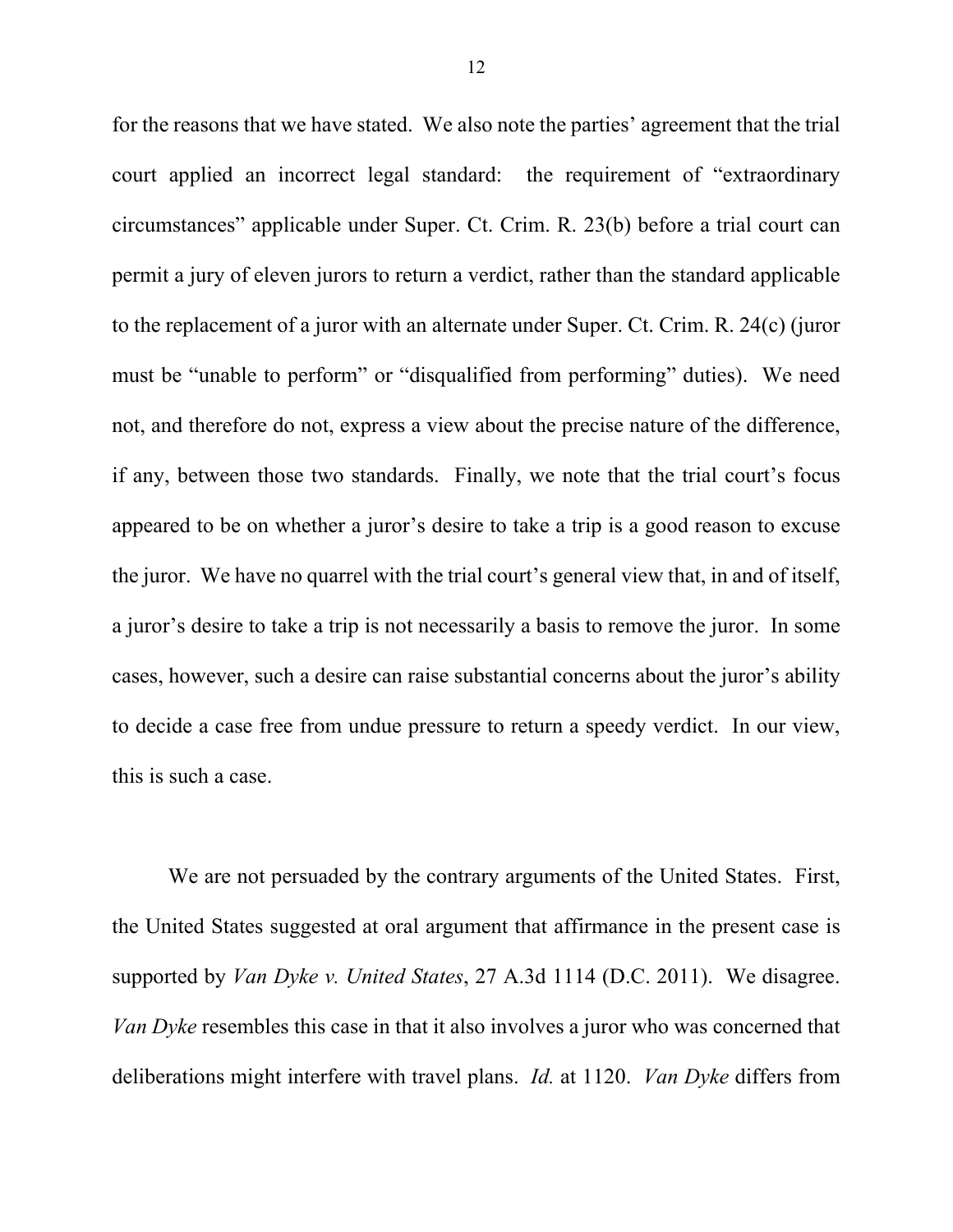this case, however, in a critical respect: the trial court in *Van Dyke* assured the juror that the juror would be permitted to take her trip. *Id.* at 1129. In light of that assurance, there was no substantial reason to believe that concern about the trip would have a coercive effect on the juror's deliberations. *Id*. at 1129-30

Second, the United States points to three circumstances in the present case that it contends reduced the risk that the verdicts might have been the product of coercion: the polite tone of Juror 7's notes and response in open court; the mixed verdicts returned by the jury; and the unanimous jury polls. We agree that those circumstances are relevant, but we do not view them as reducing the risk of coercion to an acceptable level.

On the first point, we view Juror 7's second note as rather emphatic, because that note flatly declared that Juror 7 could not continue to deliberate after January 4th. It is true that Juror 7 was polite when the trial court informed him that he would have to continue to sit. We place little weight on that circumstance, however, given that jurors may well feel reluctant to express disagreement in response to a judge's ruling. *See, e.g.*, *Wheeler v. United States*, 930 A.2d 232, 243-44 (D.C. 2007) ("[A] judge's influence on the jury is necessarily and properly of great weight and his or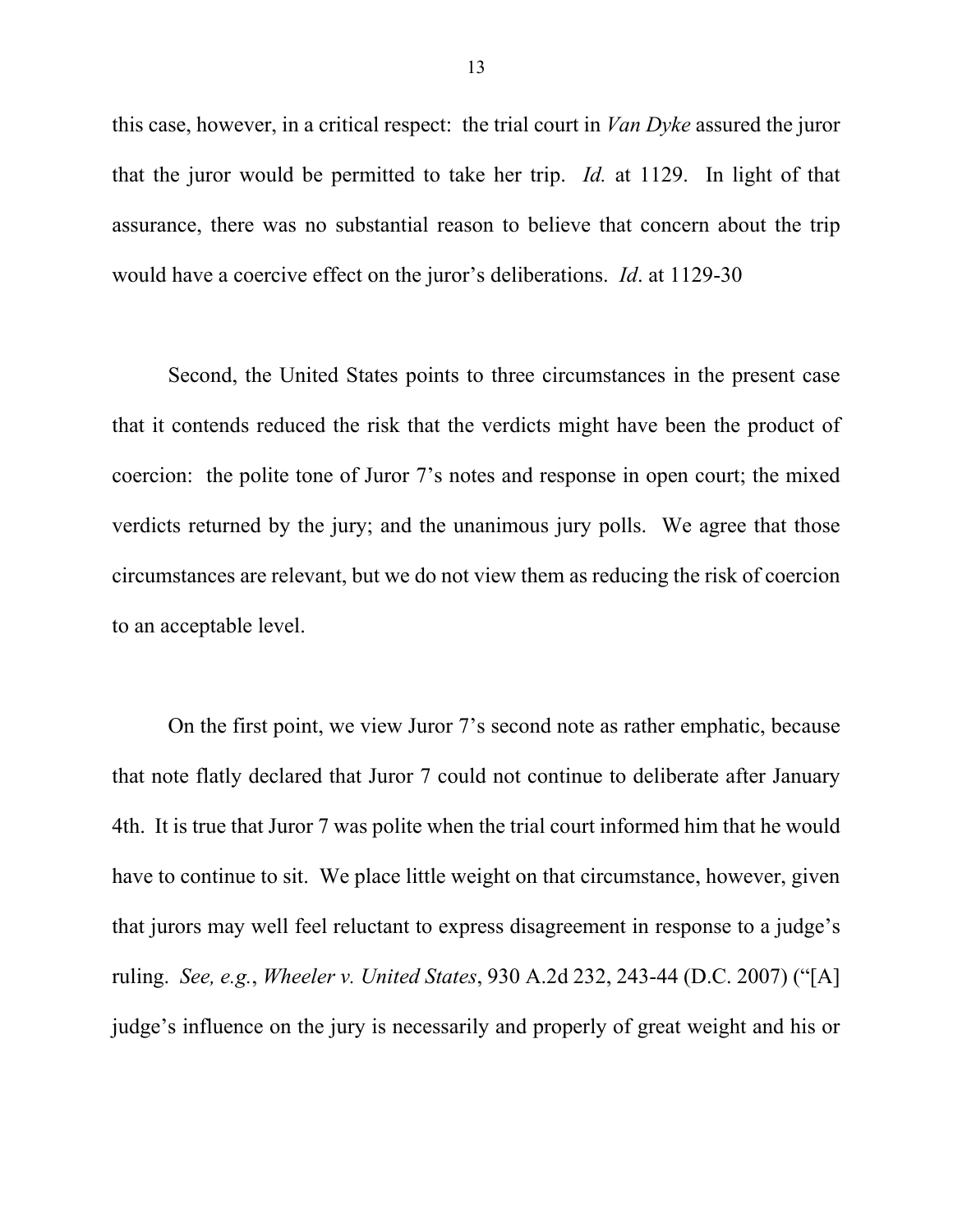her lightest word or intimation is received with deference, and may prove to be controlling.") (brackets and internal quotation marks omitted).

On the second point, the mixed verdict in this case seems ambiguous on the question of coercion. A mixed verdict may reflect thoughtful deliberations but may also reflect a compromise to reach a verdict more quickly. *Compare, e.g.*, *Callaham*, 268 A.3d at 845 n.12 (mixed verdict can reflect "compromise verdict born of coercion"), *with, e.g.*, *Brown v. United States*, 818 A.2d 179, 187-88 (D.C. 2003) (mixed verdict strongly suggests absence of coercion).

On the third point, the unanimous jury polls do not shed significant light on whether Juror 7 was feeling internal pressure to complete deliberations before his trip.

Because "a substantial risk of juror coercion . . . was not effectively addressed, we cannot find the error[] to have been harmless." *Coley*, 196 A.3d at 425; *see id.* at 423 (reversing convictions because trial court did not adequately address risk that juror may have "felt pressured to surrender [her] convictions"). We therefore cannot affirm the convictions in this case on the current record. The United States argues, however, that we should not vacate the convictions outright and instead should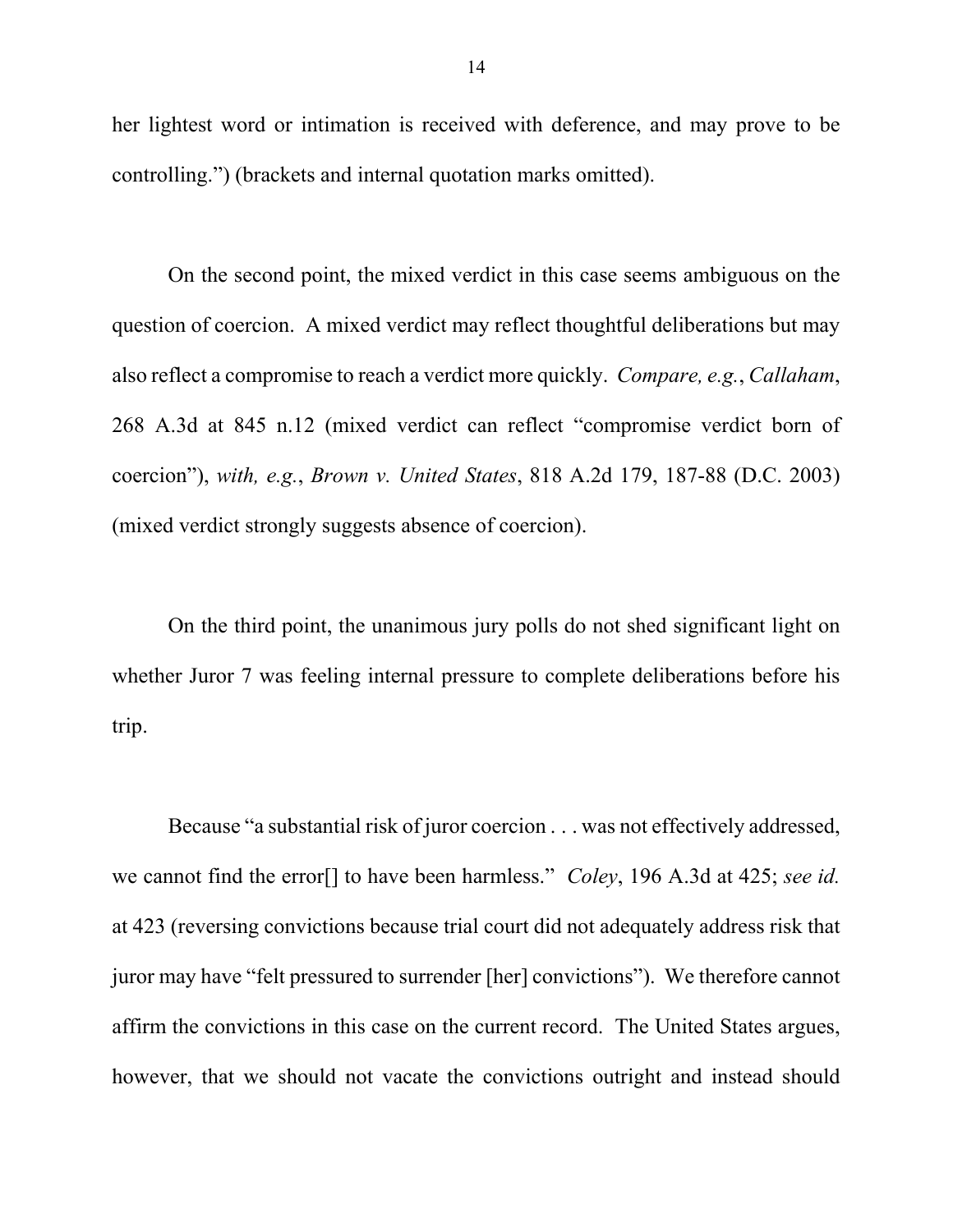remand the case for an after-the-fact inquiry into whether Juror 7 was able to deliberate fairly and impartially. That argument seems difficult to reconcile with this court's statement that "a defendant is entitled as a matter of law to reversal of [the] conviction on appeal if the record reveals a substantial risk of a coerced verdict." *Id.* at 420 (internal quotation marks omitted).

As the United States points out, however, we once remanded a case for an after-the-fact inquiry, rather than vacating outright, where a juror had allegedly been sleeping during trial and "we were unable to discern the factual foundation for the trial court's decision to leave [the juror] on the jury." *Lester v. United States*, 25 A.3d 867, 870 (D.C. 2011). We assume for current purposes, without deciding, that we might have the authority in an appropriate case to remand, rather than vacate outright, for an after-the-fact inquiry into juror coercion. In our view, however, this would not be an appropriate case in which to exercise any such authority. Over three years have passed since trial, which would make an after-the-fact inquiry difficult. *Cf., e.g.*, *Robinson v. United States*, 878 A.2d 1273, 1288-91 (D.C. 2005) (in exercising discretion to reverse rather than remand for after-the-fact factual inquiry, court notes, among other things, difficulties posed by passage of time). Moreover, an after-the-fact inquiry might raise challenging questions about the permissible scope of the inquiry into Juror 7's state of mind and the effect of that state of mind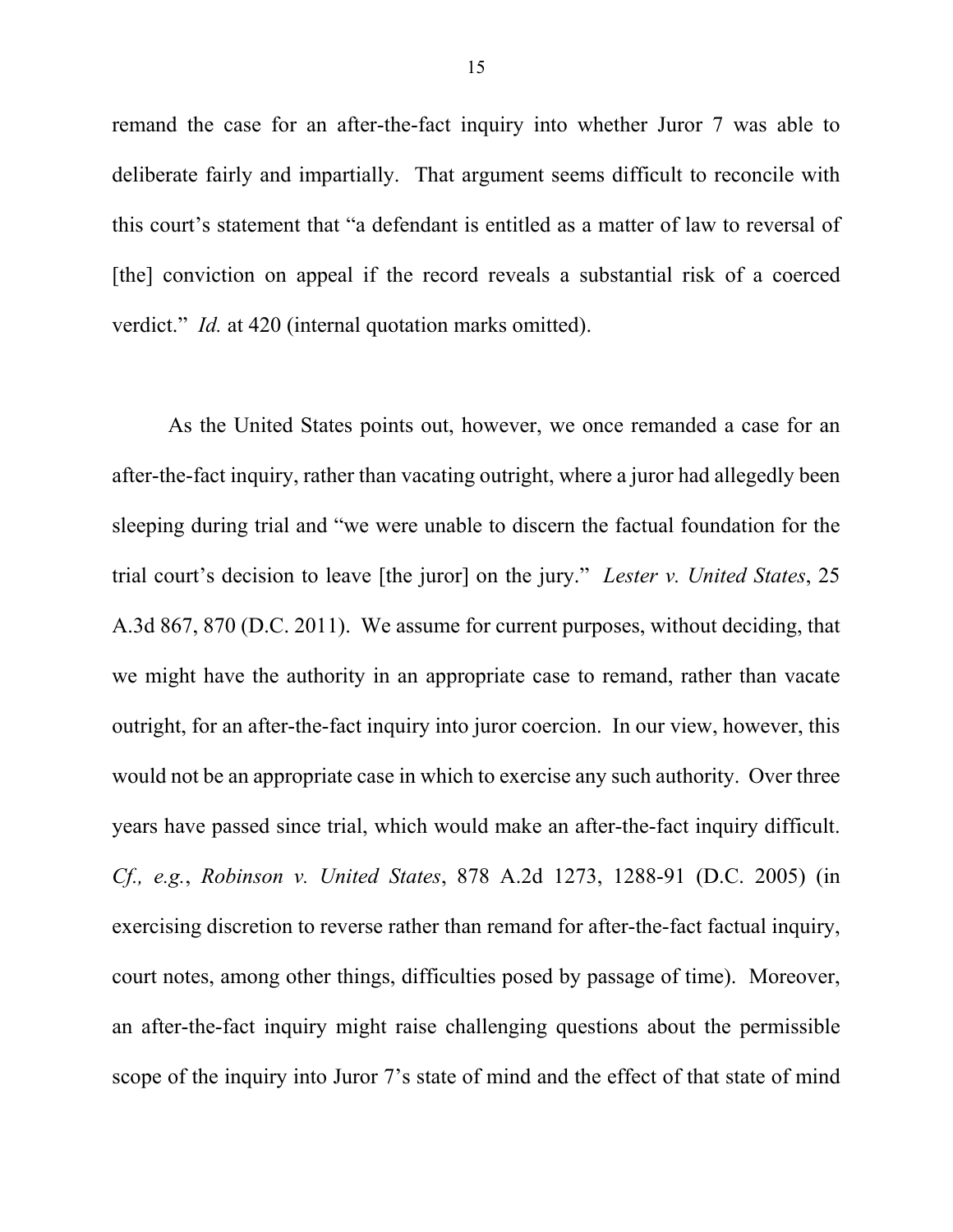on the jury's deliberations and verdict. *See generally, e.g.*, *Al-Mahdi*, 867 A.2d at 1019 n.14 (noting limits on post-verdict inquiry into juror's state of mind and jury deliberations). Under the circumstances, we decline to remand for an after-the-fact hearing. *Cf. Johnson v. United States*, 50 A.3d 1050, 1055 n.13 (D.C. 2012) (declining to remand for after-the-fact inquiry to question juror to determine, under proper legal standard, whether trial court properly replaced juror with alternate).

We therefore vacate all of the convictions and remand the case to the Superior Court.

## **III.**

Although we have already concluded that the convictions must be vacated, we exercise our discretion to consider several issues that are likely to arise on remand. *See, e.g.*, *Fleming v. United States*, 224 A.3d 213, 224 (D.C. 2020) (en banc) ("Since a remand is necessary, we deem it appropriate to address certain issues that are likely to arise on remand.") (internal quotation marks omitted).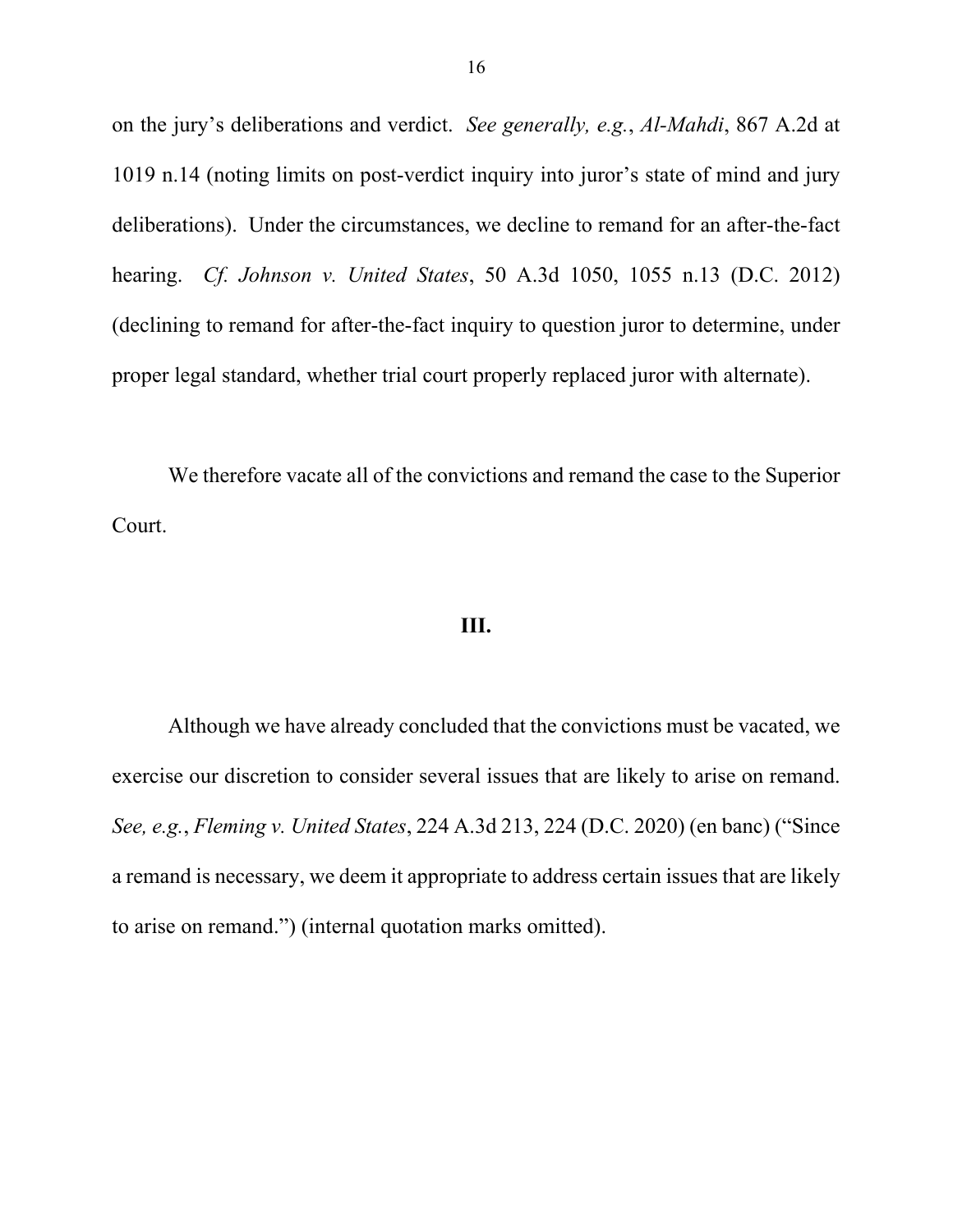#### **A.**

Mr. Proctor contends that the evidence obtained in the search of his cell phone should have been suppressed, because the search was unreasonable under the Fourth Amendment. We conclude that the evidence was admissible under the good-faith exception to the exclusionary rule. *See generally, e.g.*, *United States v. Leon*, 468 U.S. 897 (1984) (evidence obtained pursuant to warrant is not subject to exclusion if officers executing warrant reasonably relied on judicial officer's approval of warrant).

Under the good-faith exception, "suppression of evidence obtained pursuant to a warrant should be ordered only on a case-by-case basis and only in those unusual cases in which exclusion will further the purposes of the exclusionary rule." *Leon*, 468 U.S. at 918. Suppression of evidence will be justified, however, if the police could not reasonably have relied upon the judicial officer's approval of the warrant. *Id.* at 923. For example, suppression is appropriate if the affidavit in support of the search warrant was "so lacking in indicia of probable cause as to render official belief in its existence entirely unreasonable," or if the warrant was "so facially deficient––i.e., in failing to particularize the place to be searched or the things to be seized––that the executing officers cannot reasonably presume it to be valid." *Id.*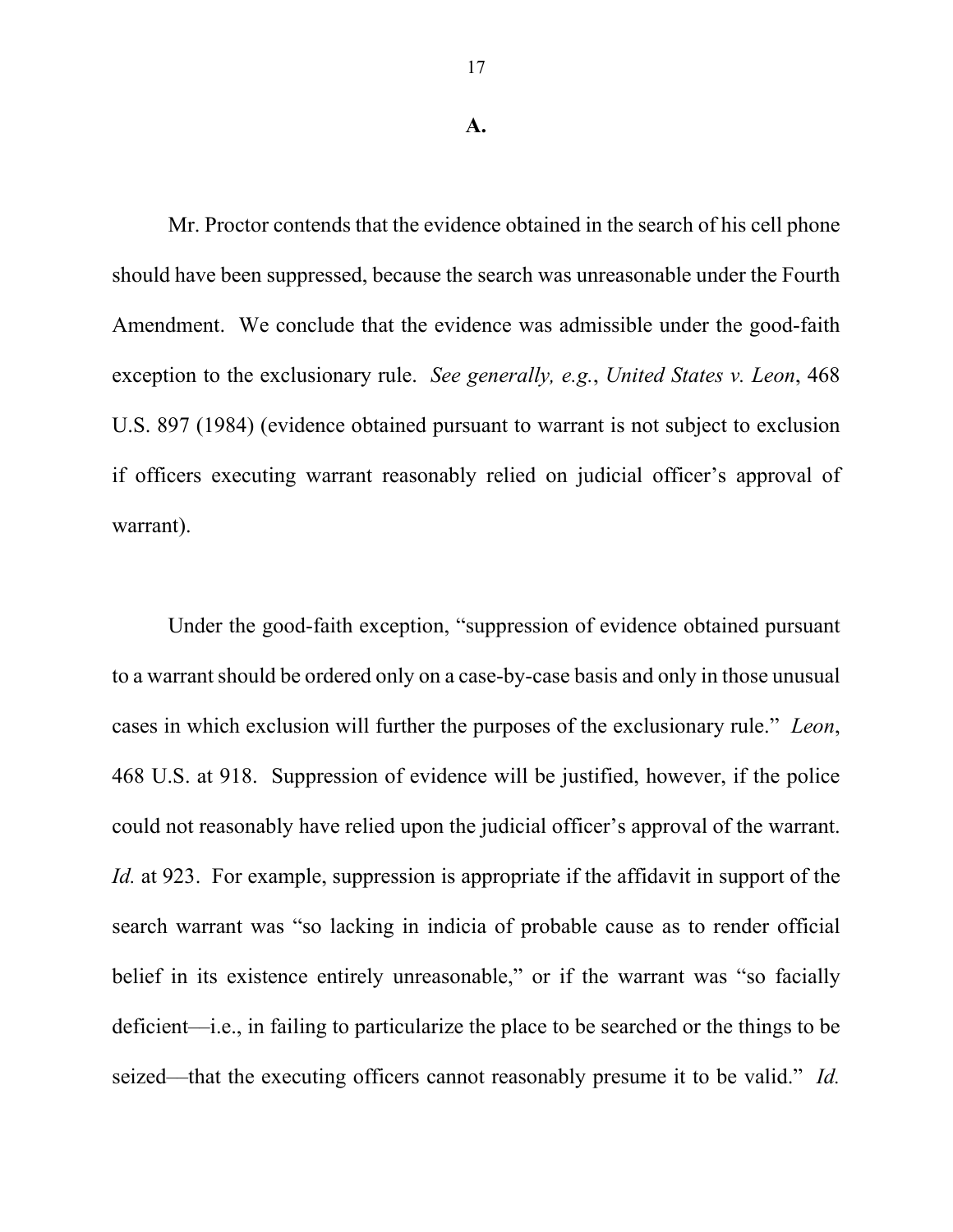(internal quotation marks omitted). We assess the reasonableness of the officers' reliance in light of the law at the time of the warrant's issuance and execution. *E.g.*, *Witaschek v. District of Columbia*, 254 A.3d 1151, 1157 (D.C. 2021).

## **1.**

When officers arrested Mr. Proctor eighteen days after the robbery, they recovered a cell phone from one of his pockets. Officers obtained a warrant to search that cell phone for evidence of the robbery. The affidavit in support of the warrant described the robbery and explained that four persons participated in the robbery. The affidavit also described the evidence connecting Mr. Proctor to the robbery. That evidence included that Mr. Proctor had contacted Mr. Green-Ashe before the robbery, "via cellphone," to arrange a meeting. The affidavit also explained the affiant's basis for believing that the cell phone would contain evidence of the robbery. Specifically, based on his training and experience, the affiant stated that persons committing crime in the District of Columbia (1) often use cell phones in ways that reveal their location and activities before, during, and after criminal activity, including GPS data, internet searches, and texts and emails to associates; and (2) often store and share images or recordings of weapons or other contraband.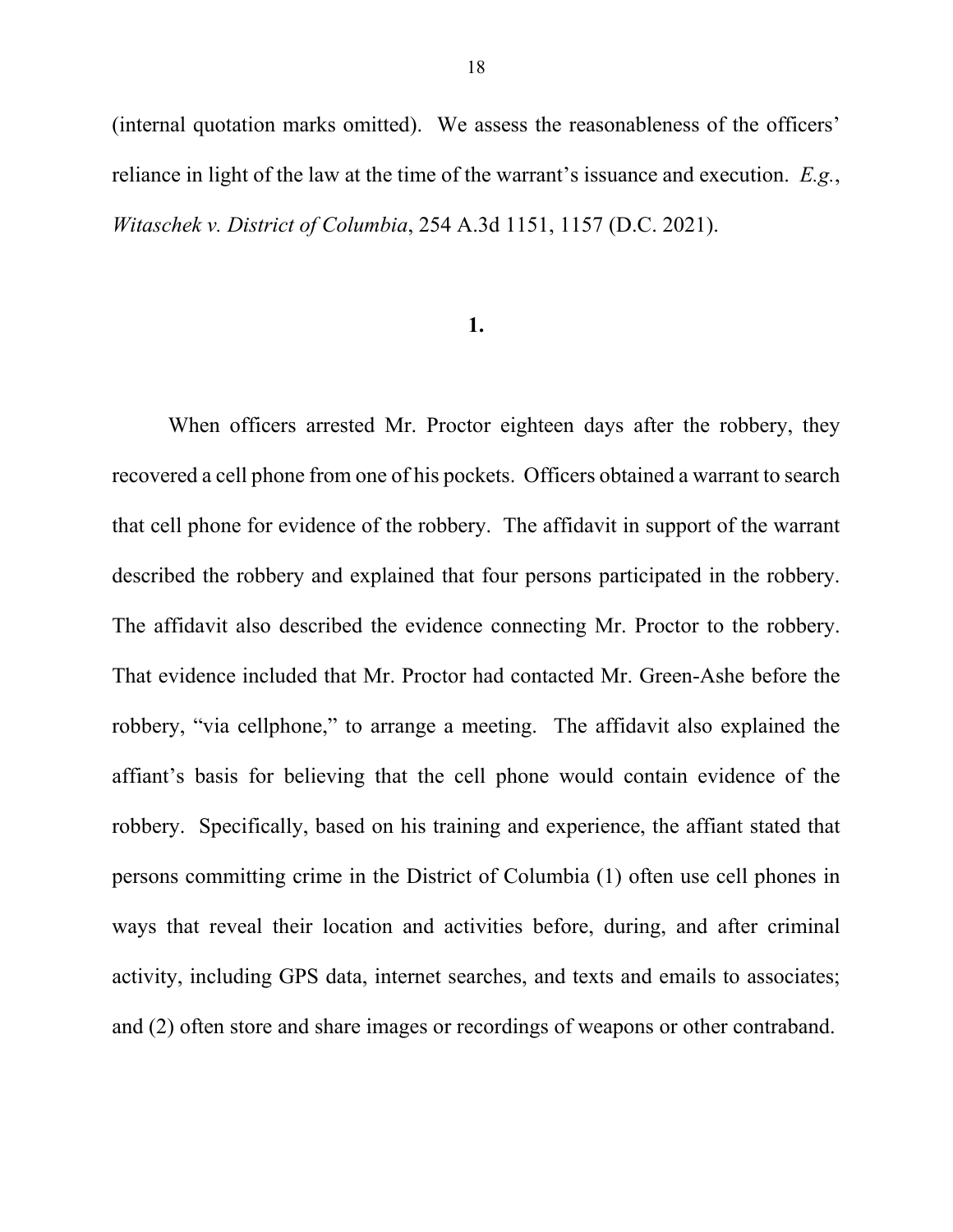The search warrant authorized the officers to search the cell phone for

data, in whatever form, including but not limited to Communications (such as text messages, emails, and social media messages), photographs and videos, indicia of the cellular phone owner's associates and their contact information (contained in the address book and information sections of the phone) as well any other information that would help establish ownership, location information, that is evidence of the carjacking / robbery and / or the location, motive, intent, or associates of the owner of the phone at the time of the carjacking / robbery . . . .

The police executed the warrant and, as previously noted, recovered evidence linking Mr. Proctor to the robbery and helping to identify Mr. Abney.

**2.**

Mr. Proctor argues that the warrant was not supported by probable cause. We do not decide that issue. Instead, we rule more narrowly that the officers could reasonably have relied on the judge's decision to issue the warrant.

"The substance of all the definitions of probable cause is a reasonable ground for belief of guilt." *Wade v. United States*, 173 A.3d 87, 92 (D.C. 2017) (internal quotation marks omitted). "Although an officer must have more than mere suspicion that criminal activity has taken place, only the probability, and not a prima facie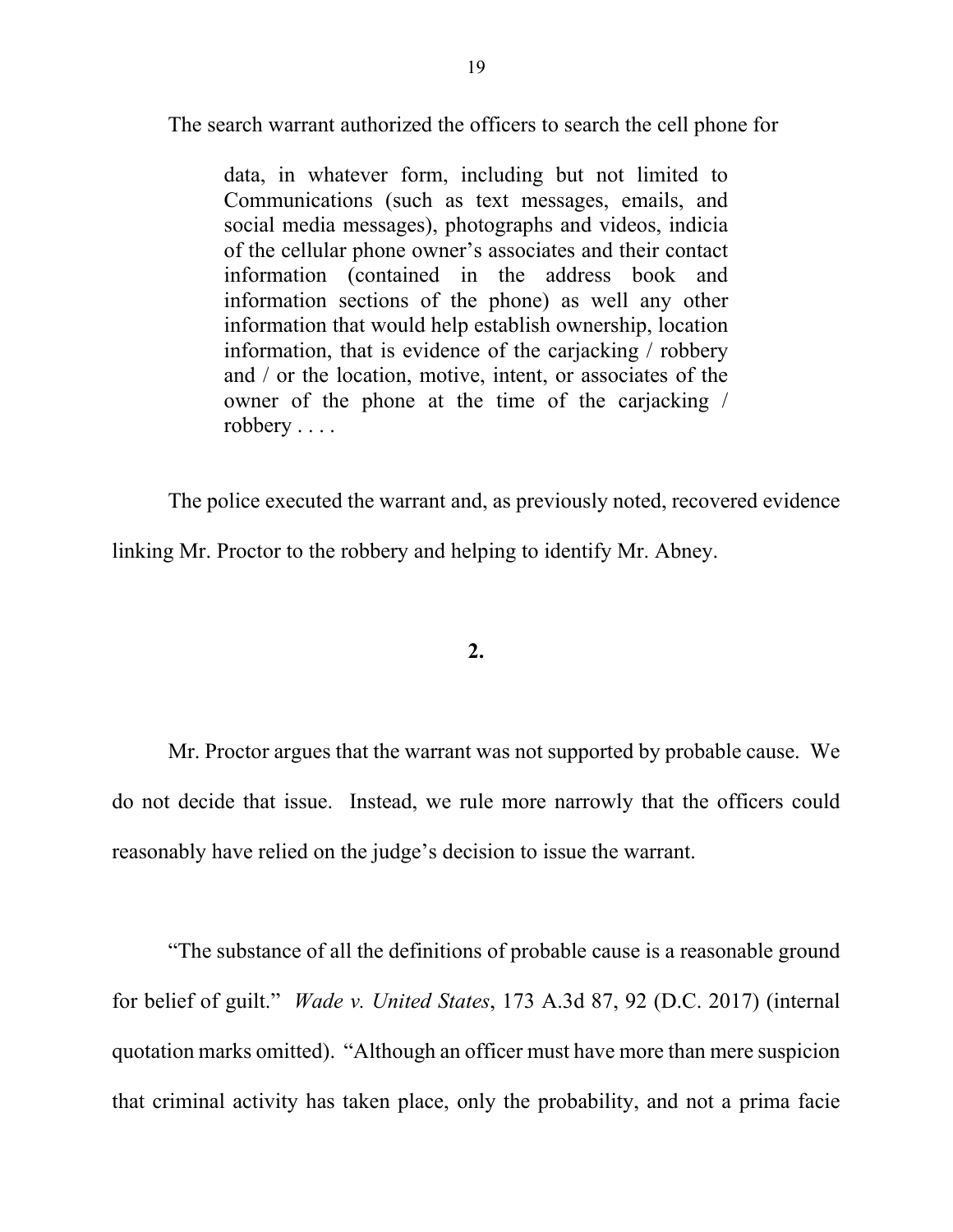showing, of criminal activity is required to establish probable cause." *Id.* (internal quotation marks omitted). Probable cause "does not demand any showing that such a belief be correct or more likely true than false." *West v. United States*, 100 A.3d 1076, 1087 (D.C. 2014) (quoting *Texas v. Brown*, 460 U.S. 730, 742 (1983) (plurality opinion) (internal quotation marks omitted)); *see also Illinois v. Gates*, 462 U.S. 213, 238 (1983) (affidavit in support of search warrant must provide "fair probability that contraband or evidence of a crime will be found in a particular place"). Probable cause may rest on "common-sense conclusions about human behavior." *Gates*, 462 U.S at 231 (internal quotation marks omitted).

It is undisputed that the affidavit in support of the search warrant established probable cause that Mr. Proctor participated in the robbery. In our view, officers could reasonably have believed that the affidavit also established probable cause that the cell phone contained evidence of the robbery. The police seized the cell phone from Mr. Proctor's possession when they arrested Mr. Proctor eighteen days after the robbery. As previously noted, the affidavit stated that, based on the affiant's training and experience, persons who commit crimes often use their cell phones in ways that leave evidence of crime on those phones, including information about the offender's location on or around the date of the crime; internet searches relating to the crime; images relating to or depicting the crime; communications with associates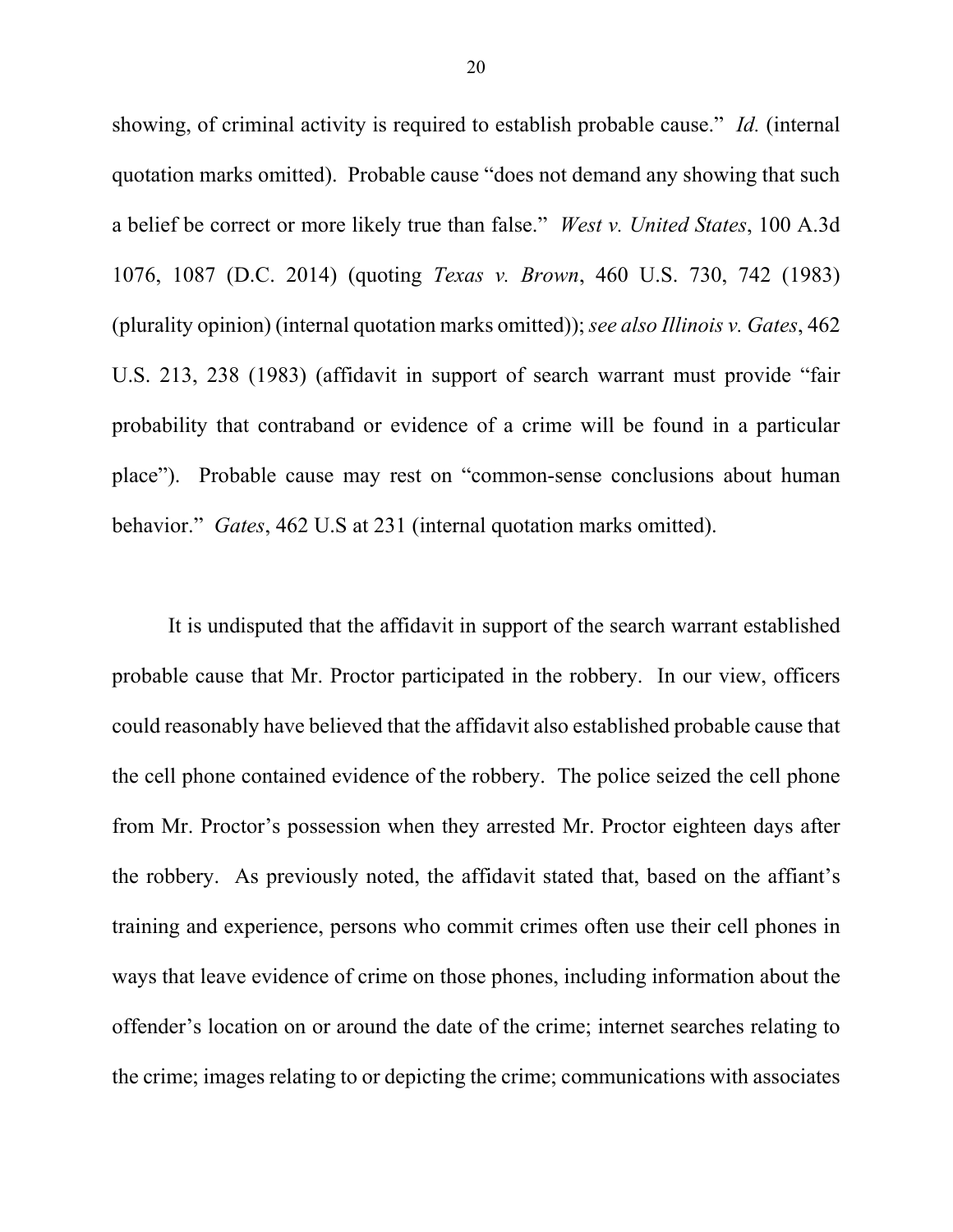relating to the crime; and statements to others about the crime. The affidavit further stated that four persons committed the robbery. Finally, the affidavit stated that, on the date of the robbery, Mr. Proctor contacted the complaining witness "via cellphone."

This court has not yet addressed whether probable cause to search a cell phone exists in circumstances analogous to those of the present case, so no decision of this court would have provided clear guidance in 2018, when the search warrant in this case was issued and executed. *See generally Witaschek*, 254 A.3d at 1157 (assessing reasonableness of officers' conduct in light of law at time of warrant's issuance and execution). As of 2018, however, a number of other courts had either found probable cause or upheld cell-phone search warrants issued in analogous circumstances. *See, e.g.*, *Stevenson v. State*, 168 A.3d 967, 974-78 (Md. 2017) (affidavit permitted issuing magistrate to find probable cause that cell phone seized from suspect contained evidence of robbery committed previous day; affidavit stated that, in officer's experience, robbery suspects "sometimes" use cell phones to take pictures of or send messages about their offenses); *Moats v*. *State*, 168 A.3d 952, 961-64 (Md. 2017) (affidavit supported reasonable inference that cell phone recovered from suspect contained evidence of alleged drug use and sexual assault that occurred over two weeks earlier; affidavit established probable cause that suspect had provided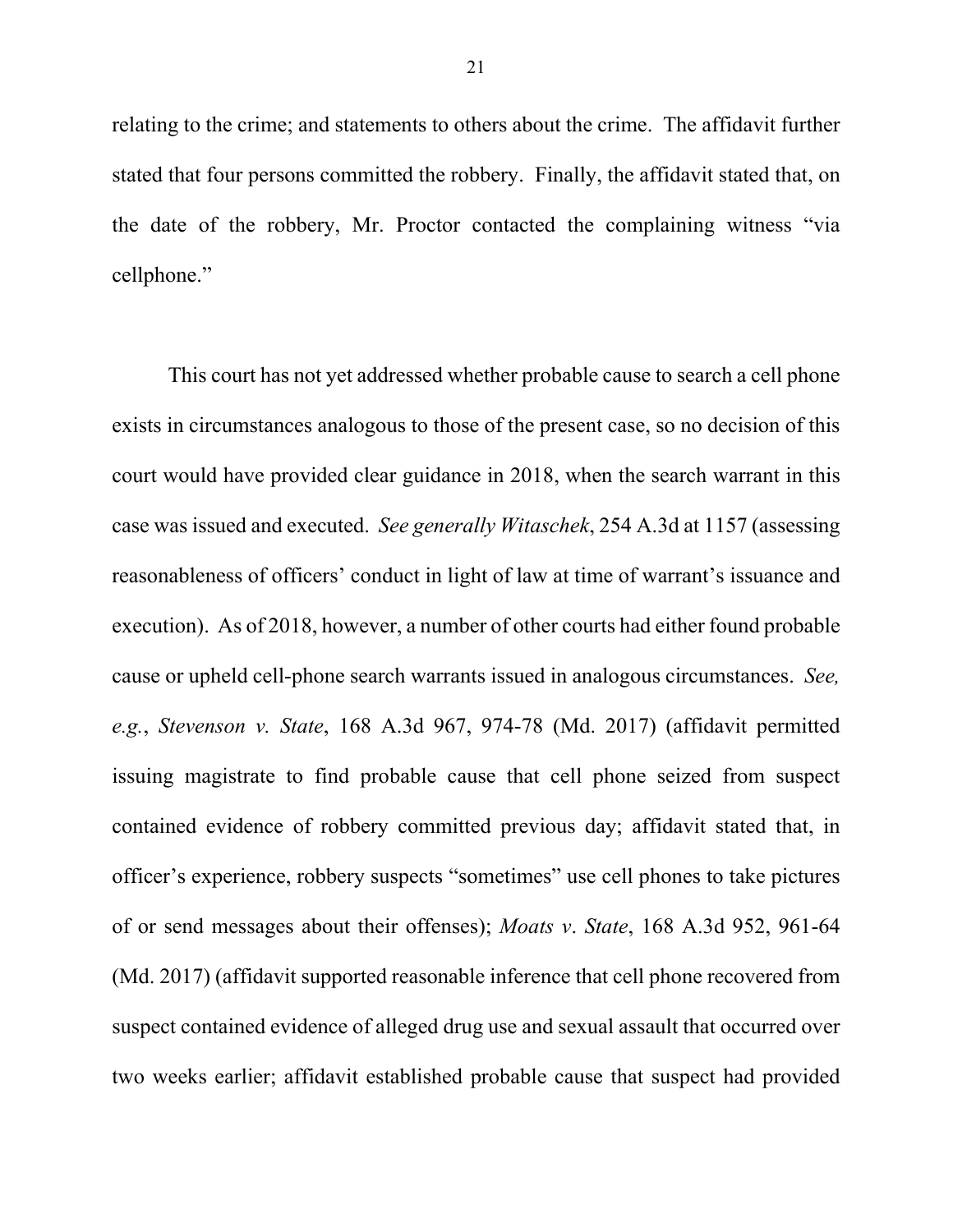drugs to others, drug distribution is offense that requires communication among multiple participants, and affidavit recounted officer's conclusion, based on training and experience, that there was probable cause to believe that evidence of drug dealing and sexual assault would be on cell phone); *United States v. Gholston*, 993 F. Supp. 2d 704, 720 (E.D. Mich. 2014) (affidavit established probable cause to believe that cell phone seized from suspect would contain evidence of robbery committed nine days earlier; "[A] number of courts have found that an affidavit establishes probable cause to search a cell phone when it describes evidence of criminal activity involving multiple participants and includes the statement of a law enforcement officer, based on [the officer's] training and experience, that cell phones are likely to contain evidence of communications and coordination among these multiple participants.") (citing cases). There also was authority pointing in the opposite direction. *See Commonwealth v. White*, 59 N.E.3d 369, 374-78 (Mass. 2016) (warrant to search cell phone recovered from suspect three days after robbery/shooting was not supported by probable cause; inadequate nexus shown based solely on information that offense was committed by multiple offenders and statement that, based on officer's training and experience, cell phone likely contained evidence of offense).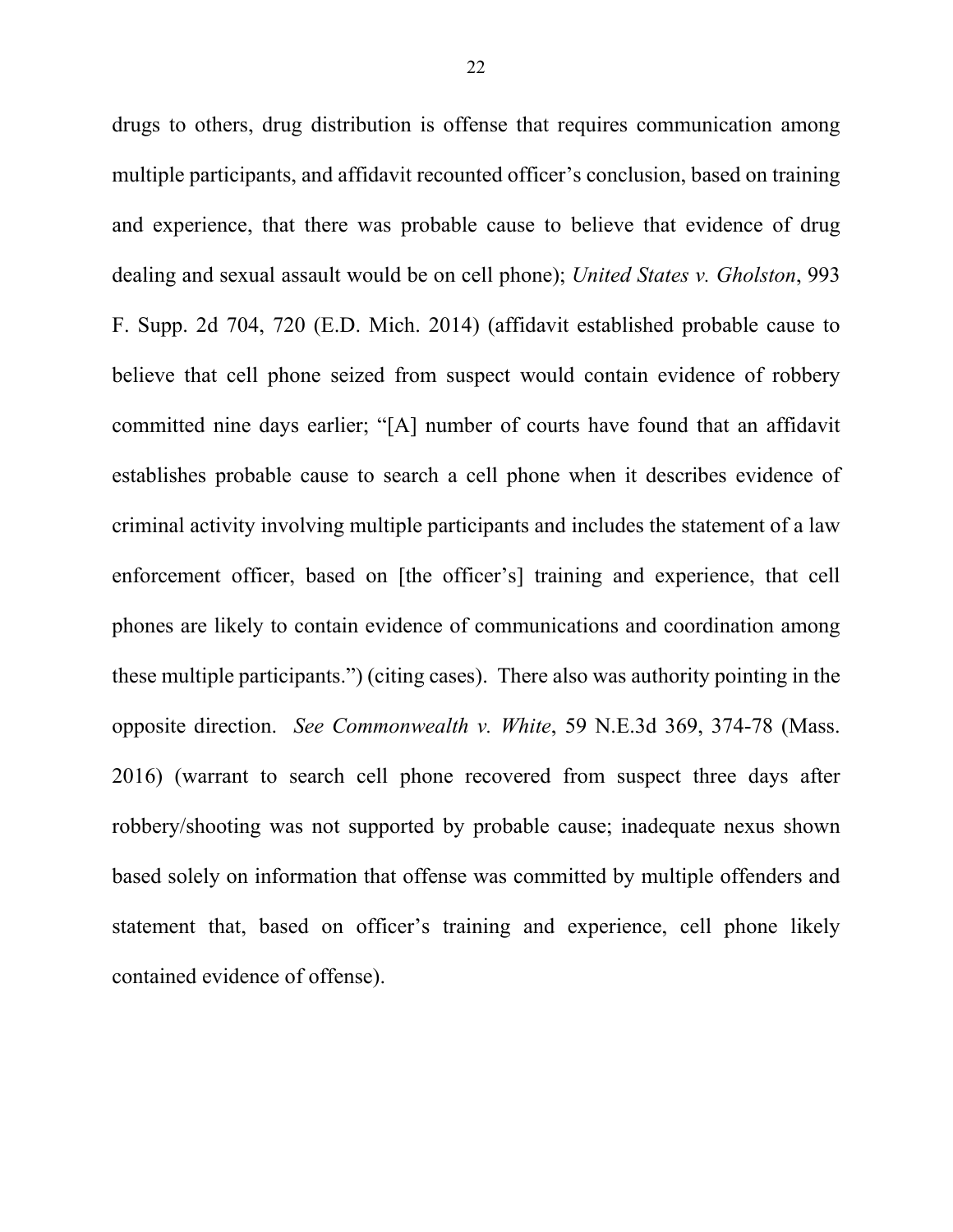Given the state of the case law in 2018, we hold that the officers could reasonably have believed that the affidavit established probable cause to search the cell phone for location information and other evidence, such as communications with Mr. Green-Ashe and among the participants in the robbery. We reiterate the narrowness of our ruling. We need not and do not express any view as to whether the affidavit actually did establish probable cause.

We are not persuaded by Mr. Proctor's further arguments. First, Mr. Proctor argues that the affidavit does not clearly state that Mr. Proctor used his cell phone to contact Mr. Green-Ashe on the night of the robbery. Rather, Mr. Proctor argues, the affidavit ambiguously states that Mr. Green-Ashe was "contacted by [Mr. Proctor] via cellphone," which could mean that Mr. Proctor used a land line to call Mr. Green-Ashe's cell phone. We agree with the United States, however, that the language in the affidavit is more naturally read to mean that Mr. Proctor used a cell phone to communicate with Mr. Green-Ashe. In any event, "courts should not invalidate warrants by interpreting affidavits in a hypertechnical, rather than a commonsense, manner." *Gates*, 462 U.S. at 236 (brackets, ellipses, and internal quotation marks omitted); *see also, e.g.*, *United States v. Pimentel*, 26 F.4th 86, 93 (1st Cir. 2022) (although warrant was ambiguous, reasonable officer could have understood warrant to authorize search at issue, which "support[s] a finding of good faith").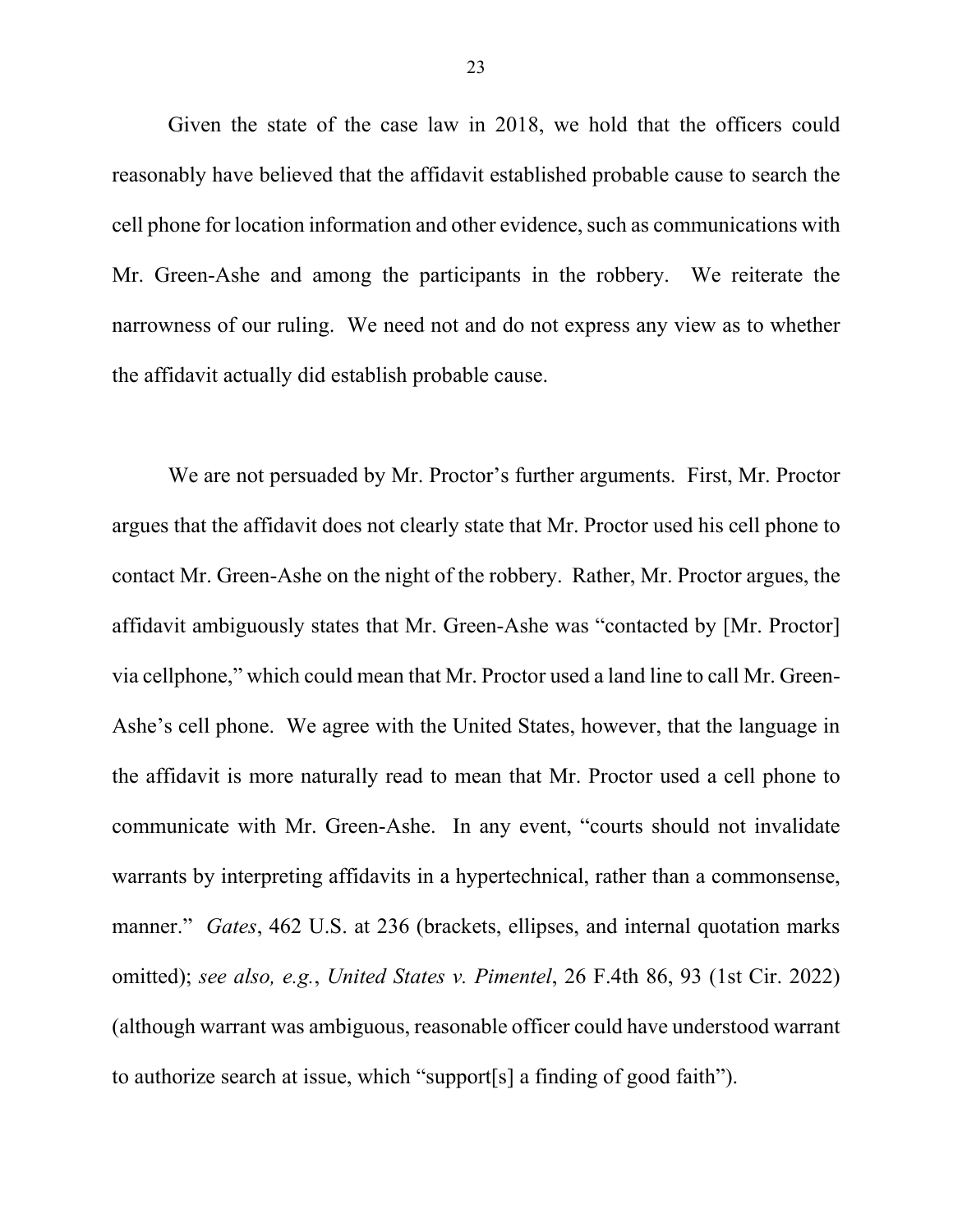Second, Mr. Proctor points out that the police arrested him eighteen days after the robbery, and he might have changed cell phones during that period. That was of course possible, but the officers could reasonably infer that it was unlikely that Mr. Proctor had done so. *See, e.g.*, *State v. White*, 226 A.3d 1066, 1092-93 (Conn. App. Ct. 2020) (noting "reasonable inference that [cell phones] typically are retained and used for months or years").

Third, relying on this court's recent decision in *Burns v. United States*, 235 A.3d 758 (D.C. 2020), Mr. Proctor argues that the good-faith exception does not apply. Specifically, Mr. Proctor argues that the affidavit in this case was a "bare bones" affidavit that "stated no facts that even arguably provided a reason to believe that any other information or data on the phones had any nexus to the [robbery] investigation." We disagree. We will discuss the *Burns* decision at greater length *infra*. For current purposes it suffices to note two important differences between this case and *Burns*: the indication that Mr. Proctor contacted Mr. Green-Ashe via cell phone to set up the robbery, and the general information in the affidavit about cellphone use in similar circumstances. Without deciding whether the affidavit actually did establish probable cause, we conclude that the officers could reasonably have believed that the affidavit established probable cause that the cell phone contained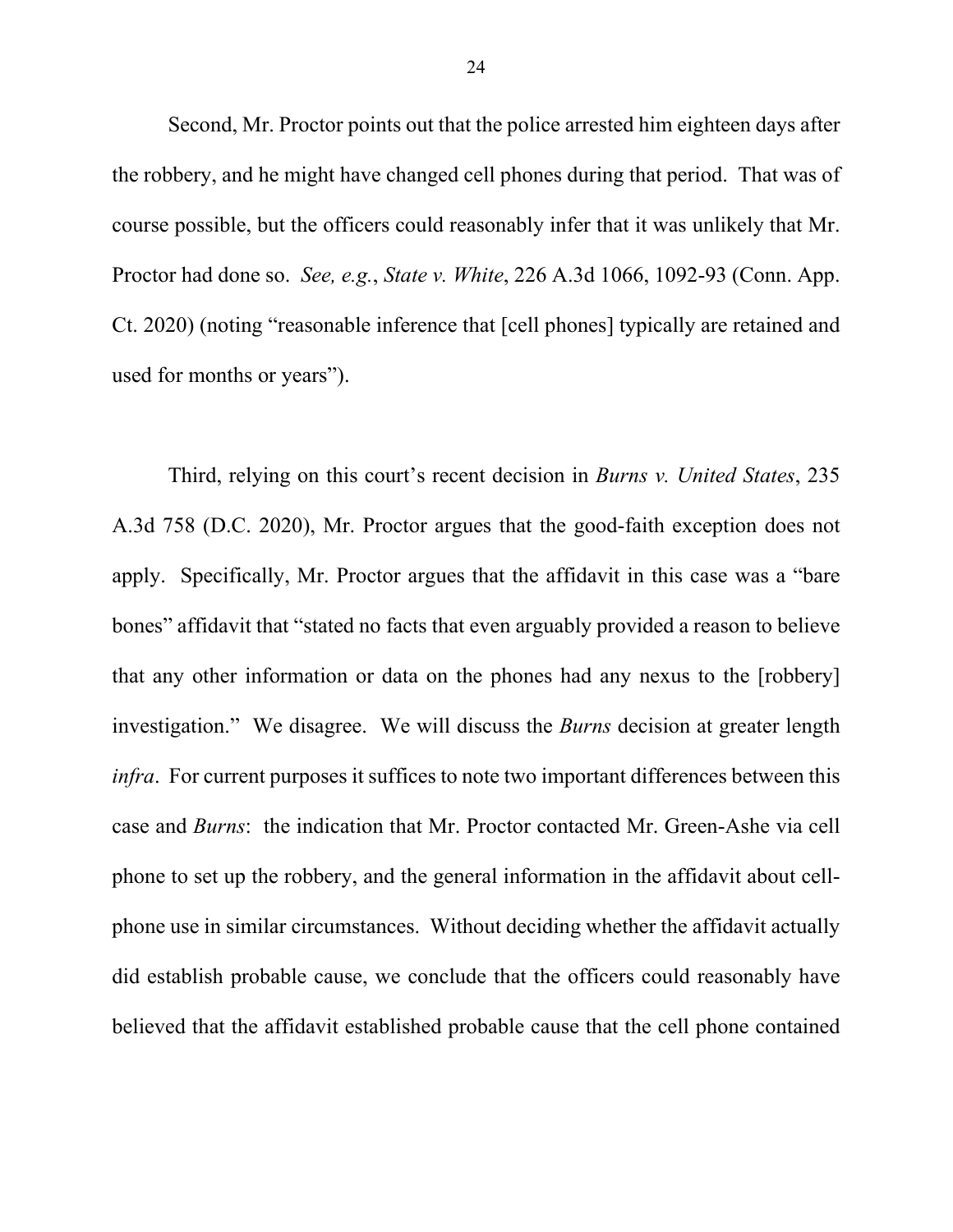evidence of the robbery, including locational information and other evidence such as communications with Mr. Green-Ashe and among the participants in the robbery.

#### **3.**

Mr. Proctor also argues that the warrant was overbroad and lacking in particularity, because it authorized the police to look through the entirety of Mr. Proctor's cell phone, without limitation. We hold that the officers could reasonably have believed that the warrant was neither overbroad nor insufficiently particular.

As of 2018, this court had not addressed issues relating to the proper scope of a search warrant for a cell phone. A number of courts had held, however, that a warrant to search a suspect's cell phone was sufficiently particular and/or not overbroad because the warrant limited the officers to searching for and seizing evidence of a specific crime. *See, e.g.*, *United States v. Bass*, 785 F.3d 1043, 1049- 50 (6th Cir. 2015) (upholding warrant authorizing search of cell phone for evidence related to charges of wire fraud, credit fraud, and identity theft; "Federal courts . . . have rejected most particularity challenges to warrants authorizing the seizure and search of entire personal or business computers, because criminals can—and often do—hide, mislabel, or manipulate files to conceal criminal activity such that a broad,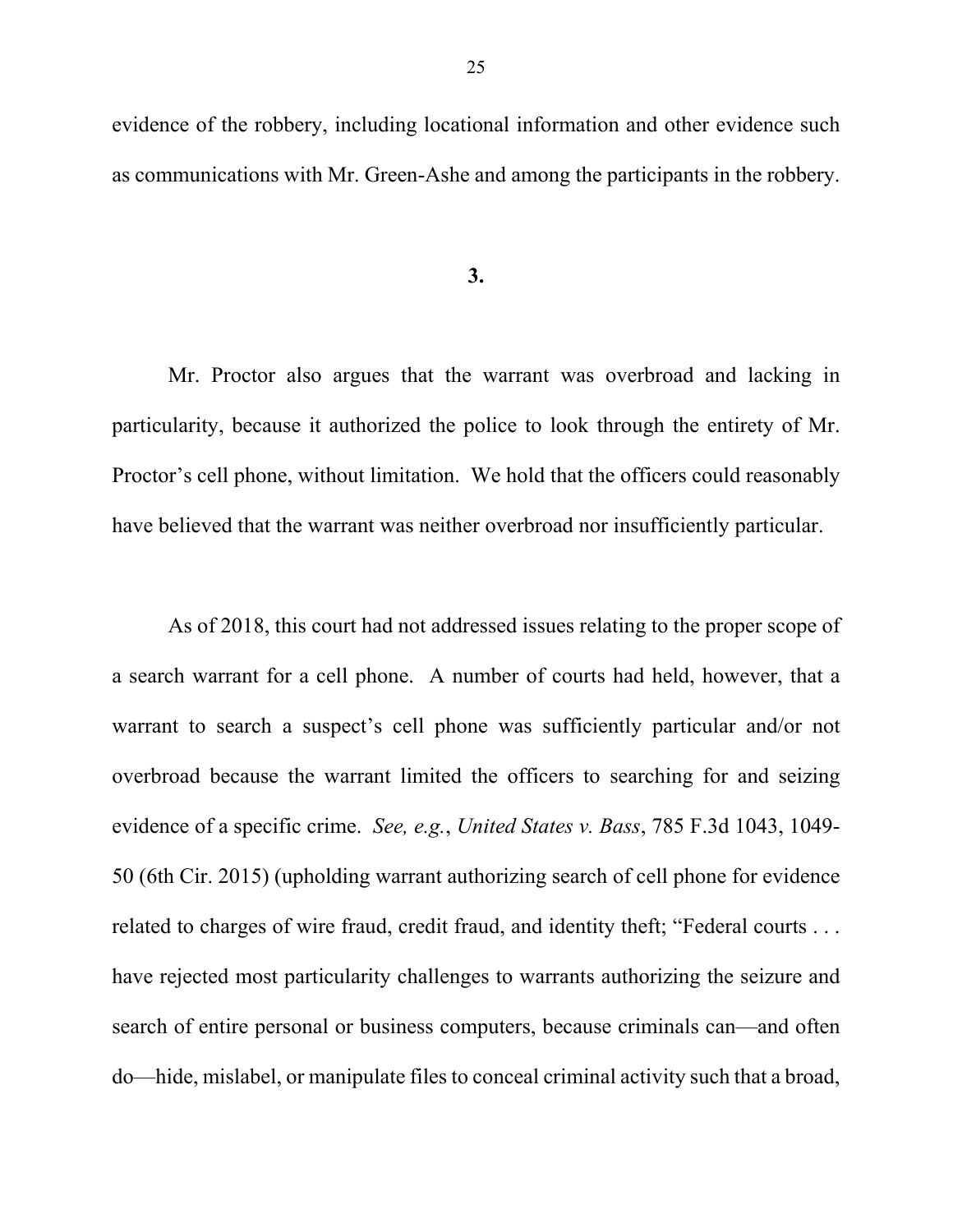expansive search of the computer may be required. Here, the warrant authorized the search for any records of communication, indicia of use, ownership, or possession, including electronic calendars, address books, e-mails, and chat logs. At the time of the seizure, however, the officers could not have known where this information was located in the phone or in what format. Thus, the broad scope of the warrant was reasonable under the circumstances at that time.") (citations, brackets, and internal quotation marks omitted); *cf. State v. Shaskus*, 66 N.E.3d 811, 813-27 (Ohio Ct. App. 2016) (upholding warrant to search Yahoo account for evidence of offense of compelling prostitution; although warrant did not contain temporal limitation, temporal limitations are not mandatory where, for example, warrant "contained sufficient subject-matter limitations to satisfy the particularity requirement") (internal quotation marks omitted; citing cases). There also was authority pointing in the opposite direction. *See Buckham v. State*, 185 A.3d 1, 18-19 (Del. 2018) (warrant authorizing search of suspect's cell phone for evidence of shooting was overbroad and lacking in particularity, because warrant authorized general search of cell phone for evidence of shooting and imposed no temporal limitations).

It appears to be undisputed that the warrant in this case permitted the officers to search the cell phone's contents only for evidence of the robbery. In light of the case law discussed above, we conclude that the officers in this case could reasonably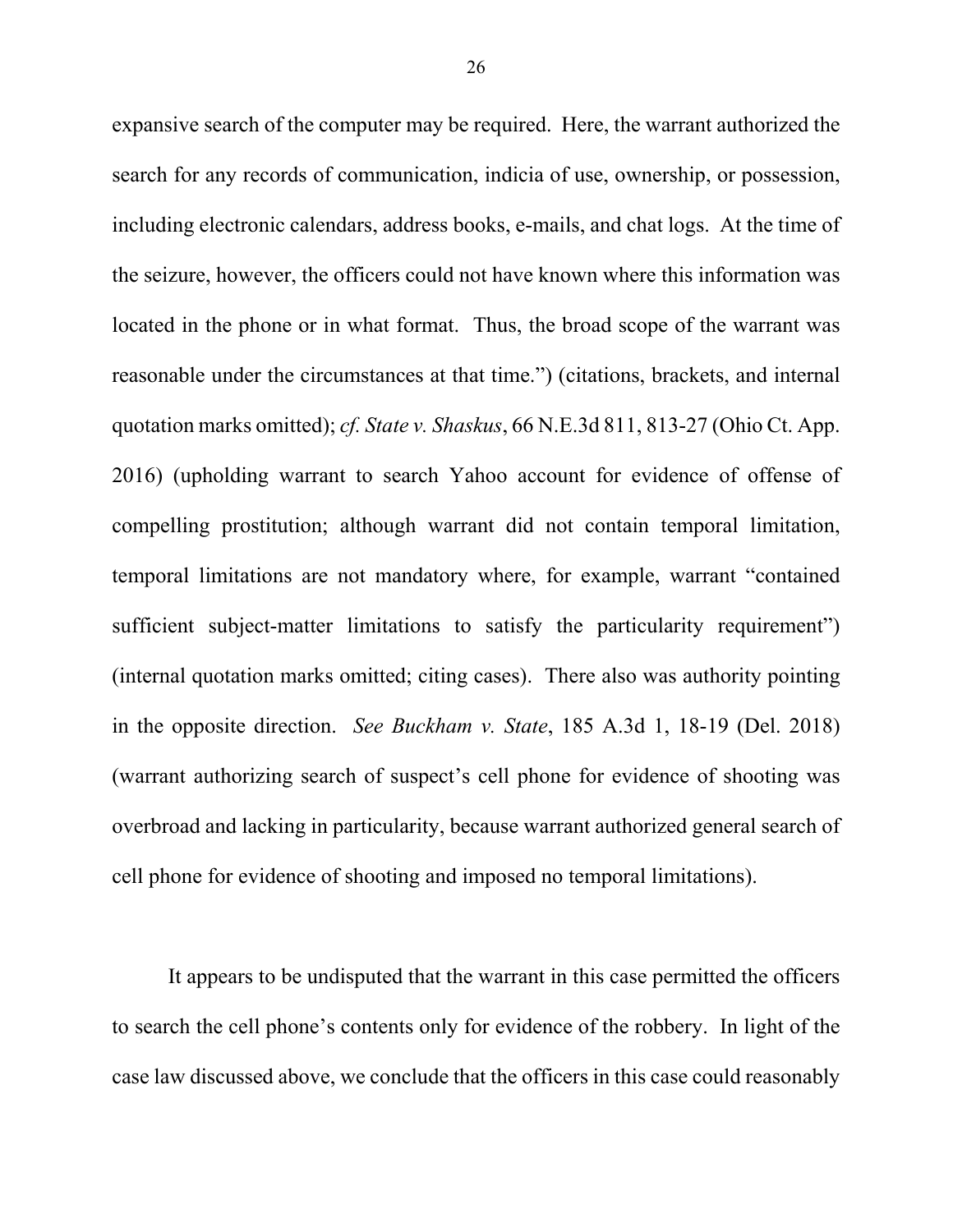have believed that such a warrant was neither insufficiently particular nor overbroad. *See, e.g.*, *Richardson v. State*, 259 A.3d 156, 172-74 (Md. Ct. Spec. App. 2021) (even if warrant to search cell phone was defective, because among other things it lacked explicit temporal limits, evidence obtained was admissible under good-faith exception), *cert. granted*, 263 A.3d 512 (Md. 2021).

Here too we emphasize that our ruling is narrow. We need not and do not express any view as to whether the warrant in this case actually was or was not overbroad or lacking in particularity.

In arguing that the evidence in this case should have been suppressed, Mr. Proctor relies heavily on this court's decision in *Burns*, 235 A.3d 758. *Burns* involved search warrants executed for two cell phones that the police seized from Mr. Burns the day after a fatal shooting. *Id.* at 766-67. At the time the warrants were obtained, Mr. Burns was not a suspect. *Id.* at 771.The affidavits in support of the search warrants indicated that Mr. Burns was the decedent's best friend; Mr. Burns and the decedent had exchanged texts on the day of the shooting; and the decedent's cell phone was missing. *Id.* at 768-69. The affidavits further stated that the affiant had probable cause to believe that the cell phones contained evidence related to the shooting, such as who possessed the cell phones and the whereabouts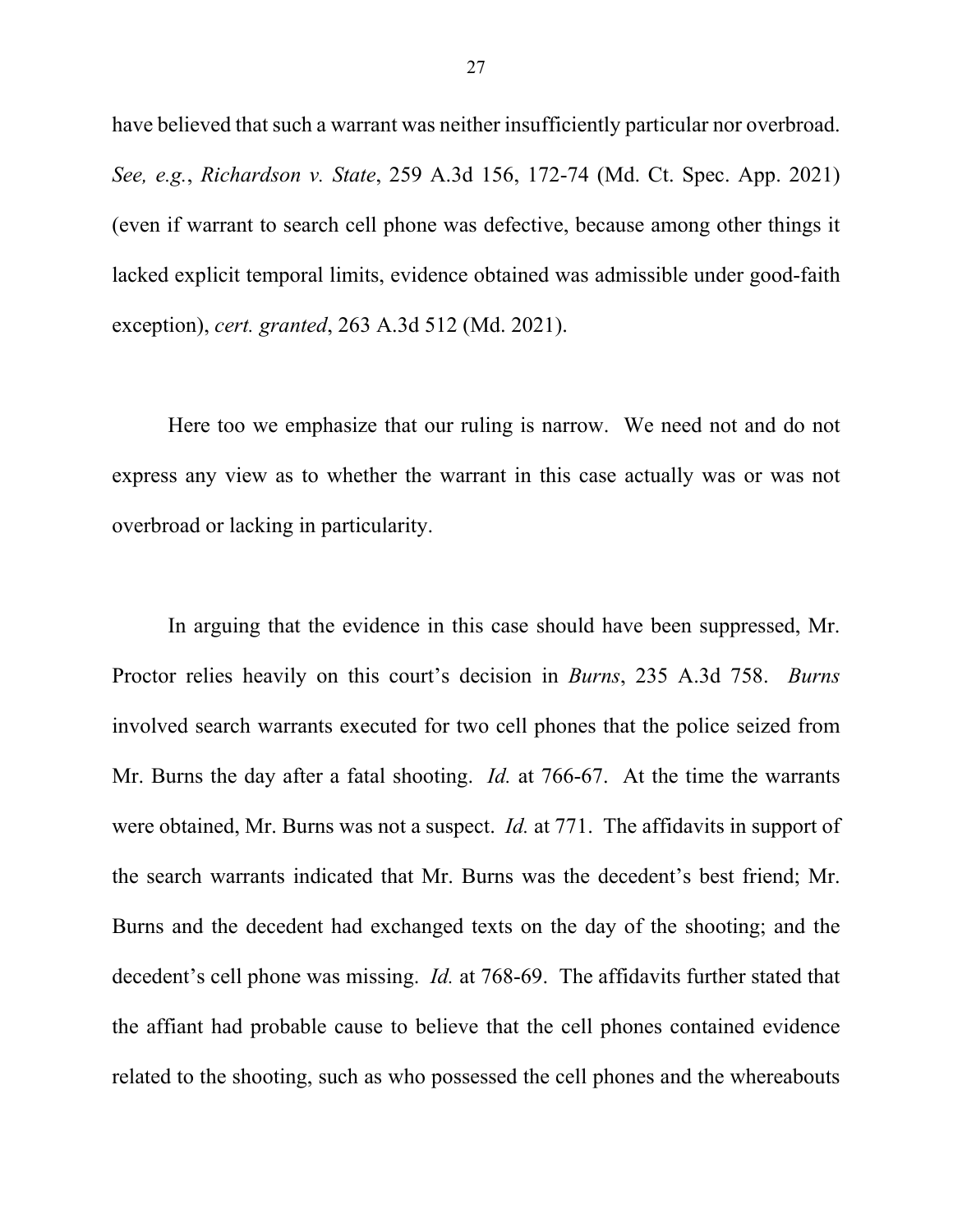of the cell phones on the night of the shooting. *Id.* at 769. The warrants authorized a search of the entire contents of the cell phones for records relating to the shooting. *Id.* The warrants also authorized a search of all records of internet activity using the cell phones, without any limitation. *Id.*

The court held that the affidavits established probable cause that the cell phones would contain certain specific categories of information, such as GPS information and the timing of text messages between Mr. Burns and the decedent on the night of the shooting. *Burns*, 235 A.3d at 774. The court further held, however, that the affidavits failed to establish probable cause supporting a search of the entire contents of the cell phones. *Id.* at 774-78. The court thus held that the warrants were overbroad, because they lacked any temporal limits and authorized the search of all information on the cell phones. *Id.* at 774-78.

*Burns* involved circumstances quite different from those of the present case, because -- as the court emphasized in *Burns* -- the cell phones in *Burns* were seized from someone who was not a suspect in a crime. *Burns*, 225 A.3d at 771, 776, 779. Nevertheless, the court's broader reasoning in *Burns* would be of central importance if we were deciding whether the warrant in this case fully satisfied the requirements of the Fourth Amendment. As previously noted, however, we are not deciding that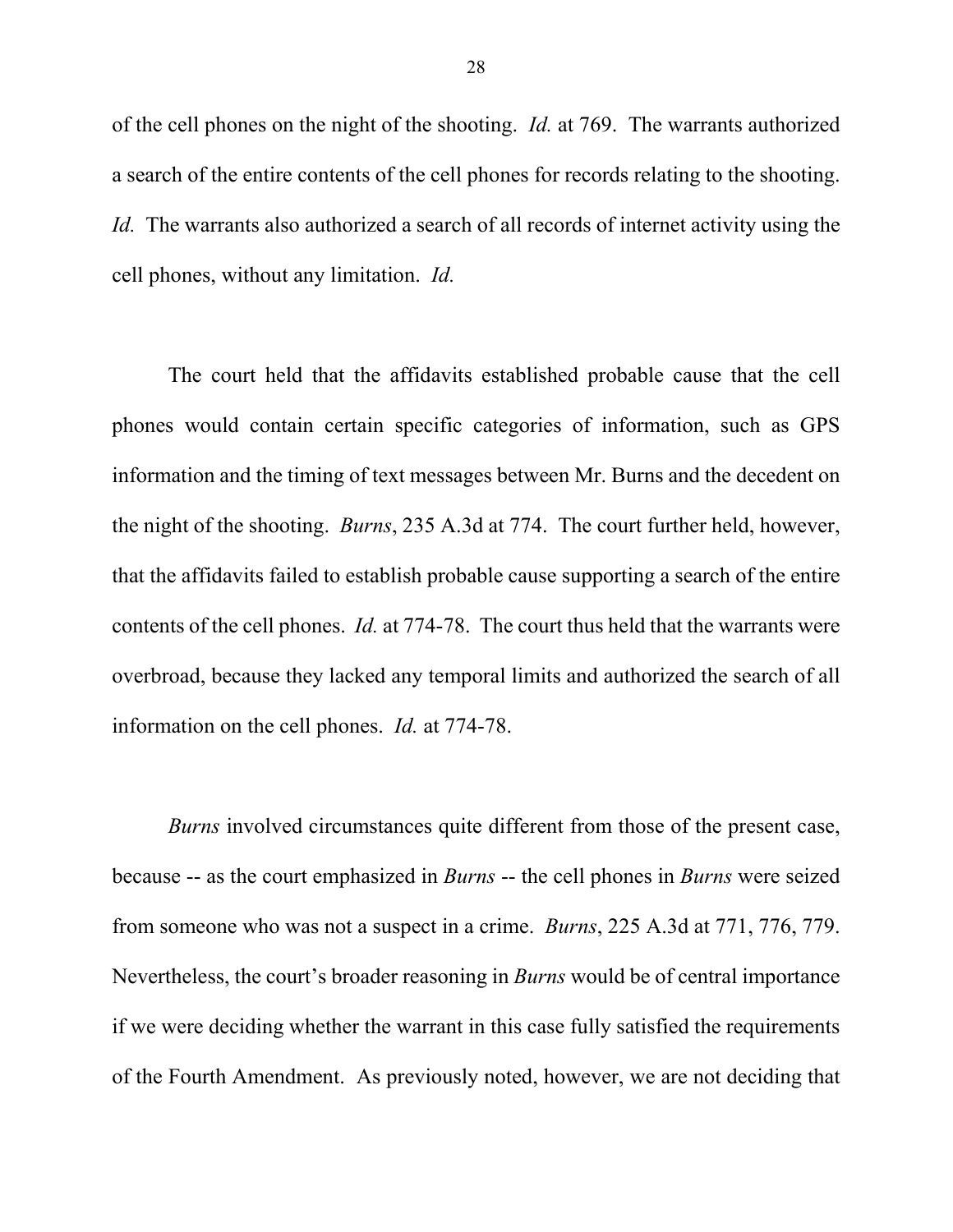question. Rather, we are deciding whether the officers in this case, when obtaining and executing the warrant in 2018, could reasonably have relied on the issuing judge's determination that the warrant was valid. Because *Burns* was not decided until 2020, the officers in this case could not have considered the reasoning in *Burns* when obtaining and executing the warrant in this case.

In a discussion that is more directly relevant to our rulings in this case, the court in *Burns* also held that the evidence obtained from the cell-phone searches (which took place in 2015) should have been suppressed, notwithstanding the goodfaith exception to the exclusionary rule. *Burns*, 235 A.3d at 778-81. In reaching that conclusion, the court noted, among other things, that (1) Mr. Burns was not a suspect at the time the warrants were obtained and executed; (2) the affidavits made a "slender" showing of probable cause, only as to three narrow categories of information; and (3) the warrants were extremely overbroad, authorizing a search of everything on both cell phones. *Id*. at 774, 779.

This case is quite different from *Burns*. There was probable cause to believe that Mr. Proctor had participated in the robbery. As we have held, the officers in this case could reasonably have believed that the warrant established probable cause to believe the cell phone seized from Mr. Proctor contained "a range of relevant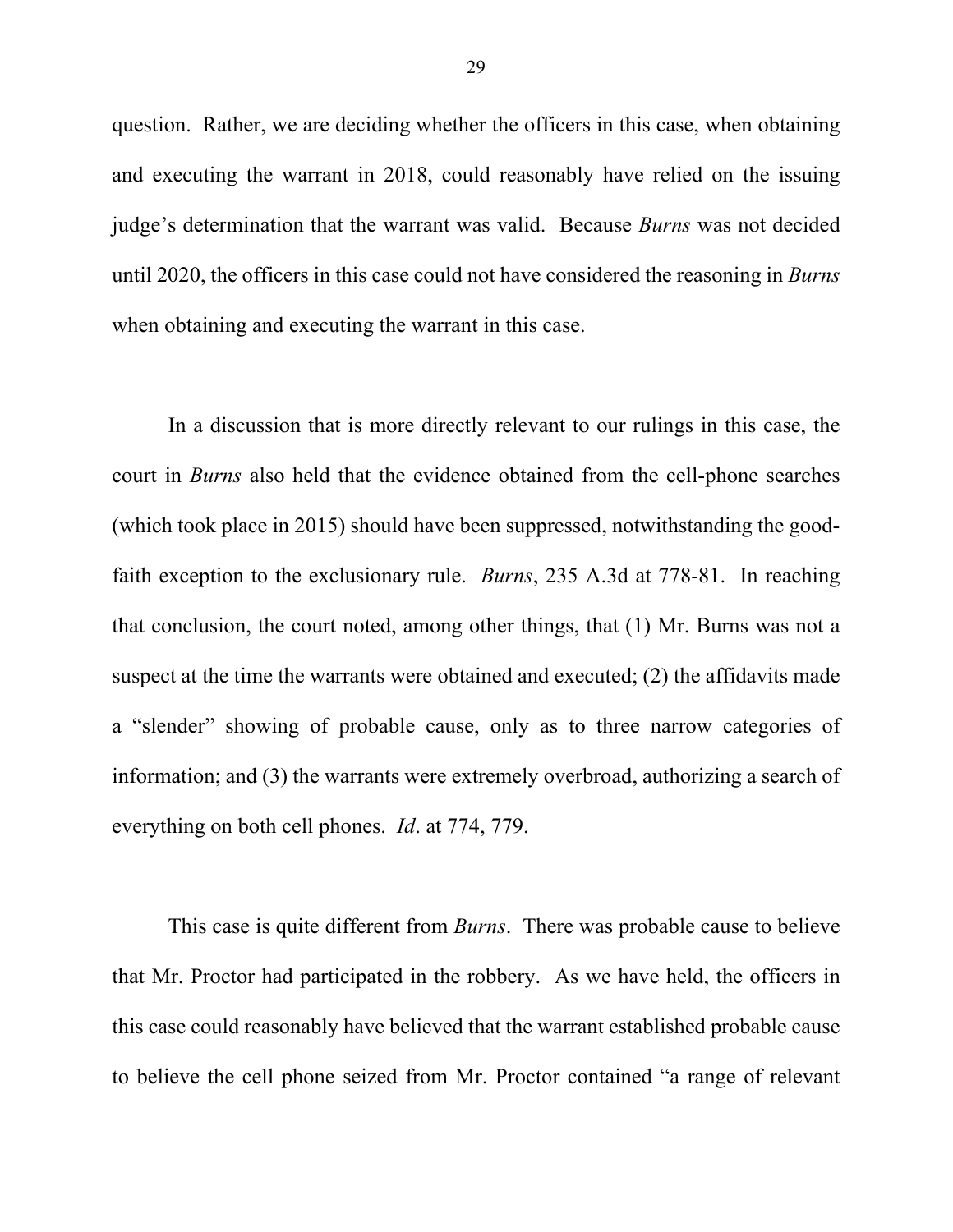evidence." *Burns*, 235 A.3d at 776. Under the circumstances, and in light of the case law discussed above, we hold that the officers in this case could reasonably have relied on the judicial officer's issuance of the warrant. We therefore uphold the trial court's denial of Mr. Proctor's motion to suppress the evidence obtained as a result of the search of Mr. Proctor's cell phone.

#### **B.**

Mr. Abney argues that the trial court should have excluded evidence that Mr. Green-Ashe identified Mr. Abney from a photo array, because the circumstances of that identification were impermissibly suggestive. We disagree.

A defendant seeking suppression of identification evidence bears the initial burden of showing that the "identification procedure was so impermissibly suggestive as to give rise to a very substantial likelihood of misidentification." *United States v. Brown*, 700 A.2d 760, 761 (D.C. 1997) (internal quotation marks omitted). We agree with the trial court that Mr. Abney failed to demonstrate that the identification procedure was impermissibly suggestive.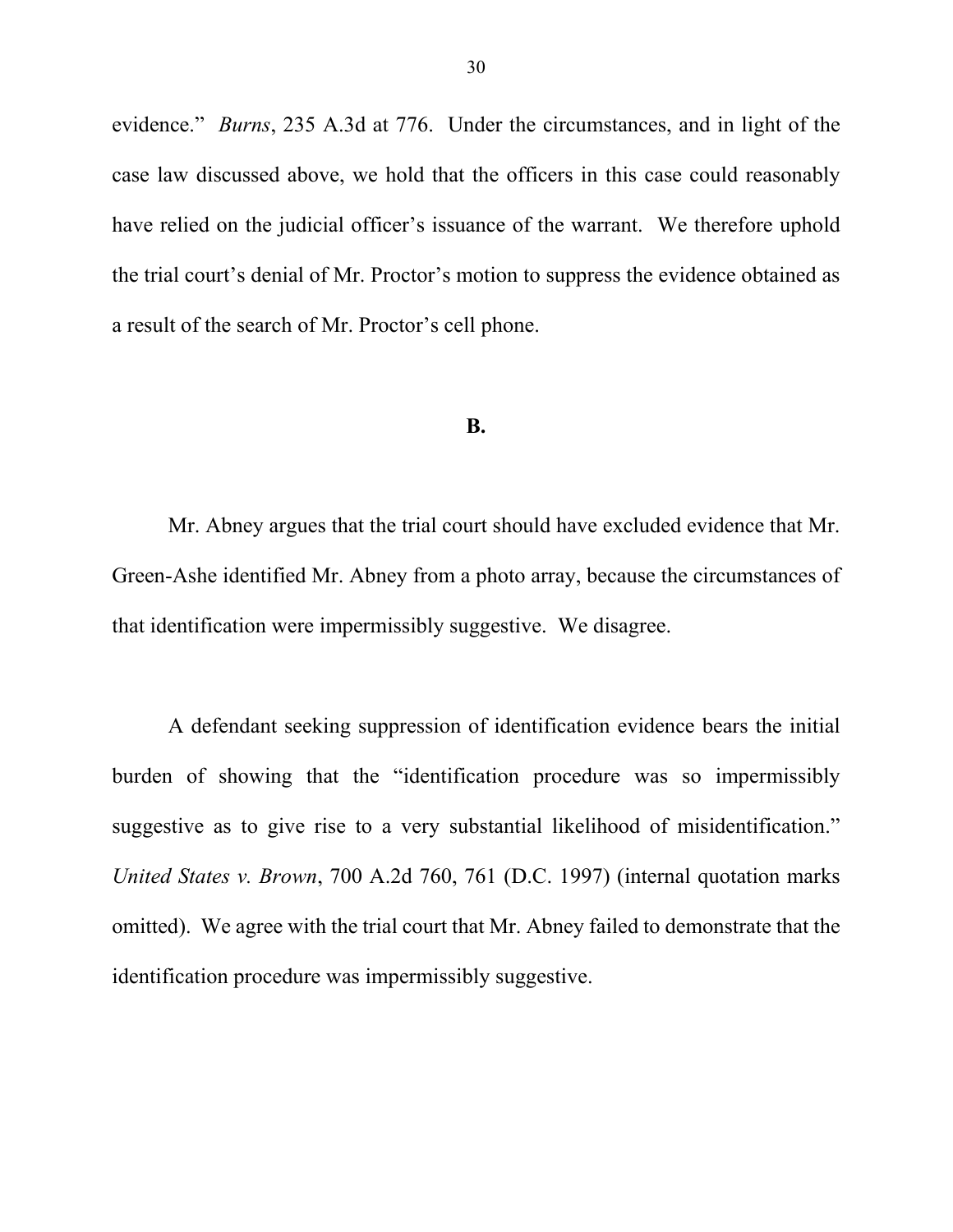In denying Mr. Abney's motion to suppress identification evidence, the trial court found that the nine photos in the array were similar and did not draw special attention to Mr. Abney's photo. Having viewed the photo array, we agree.

Mr. Abney argues, however, that only his photo depicted a man in a white tshirt with short dreadlocks. To the contrary, another man in the array wore a nearidentical white shirt and had dreadlocks of a comparable length. In any event, an array is not impermissibly suggestive simply because the defendant's photo is unique in some respect. *See, e.g.*, *Jones v. United States*, 879 A.2d 970, 976 (D.C. 2005) (explaining that photo array was not impermissibly suggestive, even though defendant's photo alone was somewhat washed out and showed defendant's eyes partially closed; defendant was similar in size and appearance to others pictured in photo array, so that defendant's photo did not "stand out dramatically") (internal quotation marks omitted); *Johnson v. United States*, 470 A.2d 756, 759 (D.C. 1983) ("Where an important identifying characteristic is not involved, the presence of a distinguishing feature on the selected photograph does not necessarily render a photo array unduly suggestive.") (internal quotation marks omitted).

With respect to the procedure used, the trial court found that (1) to reduce any suggestivity, the identification procedure was administered by an investigator who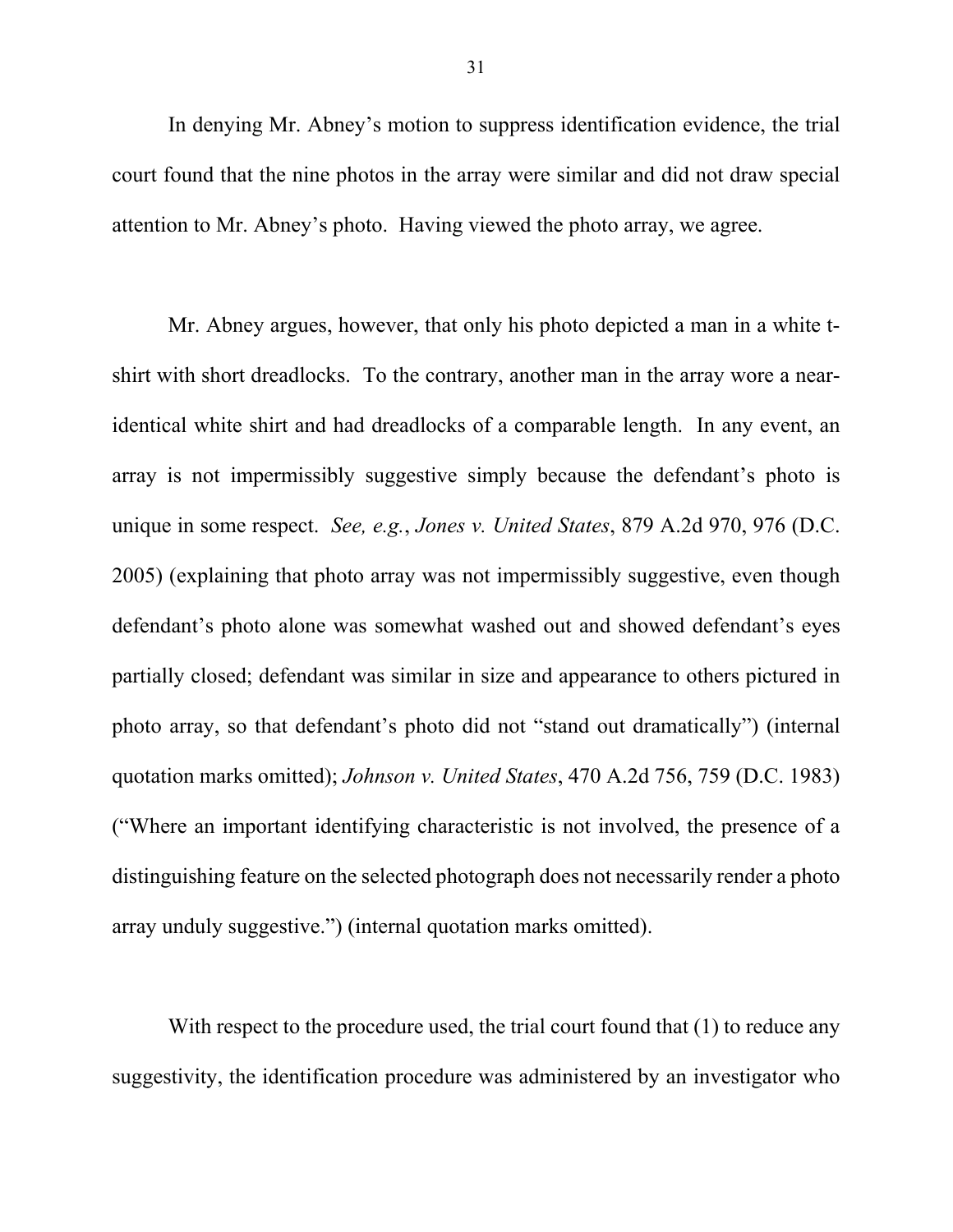was not familiar with the case; and (2) neither of the two investigators present suggested in any way whom Mr. Green-Ashe should pick. The trial court therefore concluded that the identification procedure was not unduly suggestive. We agree.

We are not persuaded by Mr. Abney's challenges to the identification procedure. First, Mr. Abney argues that no one explained to Mr. Green-Ashe why the identification procedure took place in a car rather than inside the police station. Mr. Abney does not explain, however, why that would create undue suggestivity, and we see no reason why it would.

Second, Mr. Abney points out that one of the investigators, who did not conduct the identification procedure but was present, did have information about the investigation. Mr. Abney argues that that investigator could have subconsciously signaled to Mr. Green-Ashe that Mr. Abney's photo was the correct one. As that investigator acknowledged in this case, the possibility of such subconscious influence is a valid concern. *See, e.g.*, *Heath v. United States*, 26 A.3d 266, 272 (D.C. 2011) (discussing expert testimony recommending that identification procedures be conducted by officers who do not know identity of suspect). The trial court in this case found, however, that neither investigator indicated "in any way" whom Mr. Green-Ashe should select. Mr. Abney has not challenged that finding.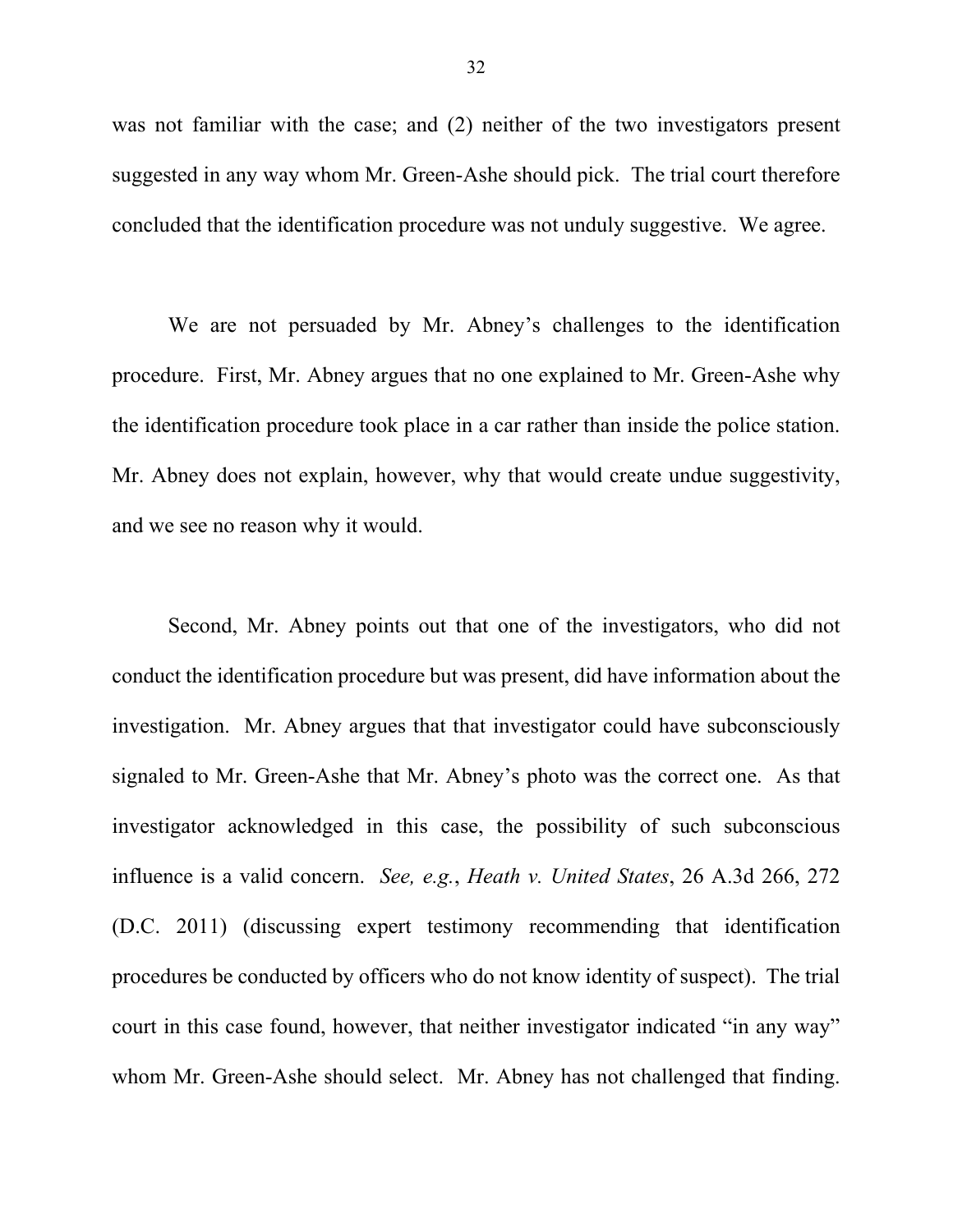More generally, courts have declined to hold that the mere risk of subconscious influence renders an identification procedure impermissibly suggestive. *E.g.*, *United States v. Coleman*, 851 F. App'x 1016, 1021 (11th Cir. 2021).

### **C.**

Mr. Proctor raises two related challenges to the conspiracy charge: that the indictment impermissibly charged two separate conspiracies in a single count and that the evidence at trial proved two conspiracies rather than one. We see no basis for relief.

The conspiracy count in the indictment alleged that over a period of approximately two months, Mr. Abney and Mr. Proctor conspired with other unknown persons to commit robberies. In support of that allegation, the indictment alleged numerous overt acts relating to the charged robbery in this case. The indictment also alleged a more general overt act: that in the weeks before and after the robbery Mr. Proctor and Mr. Abney sent text messages about plans to rob drug dealers.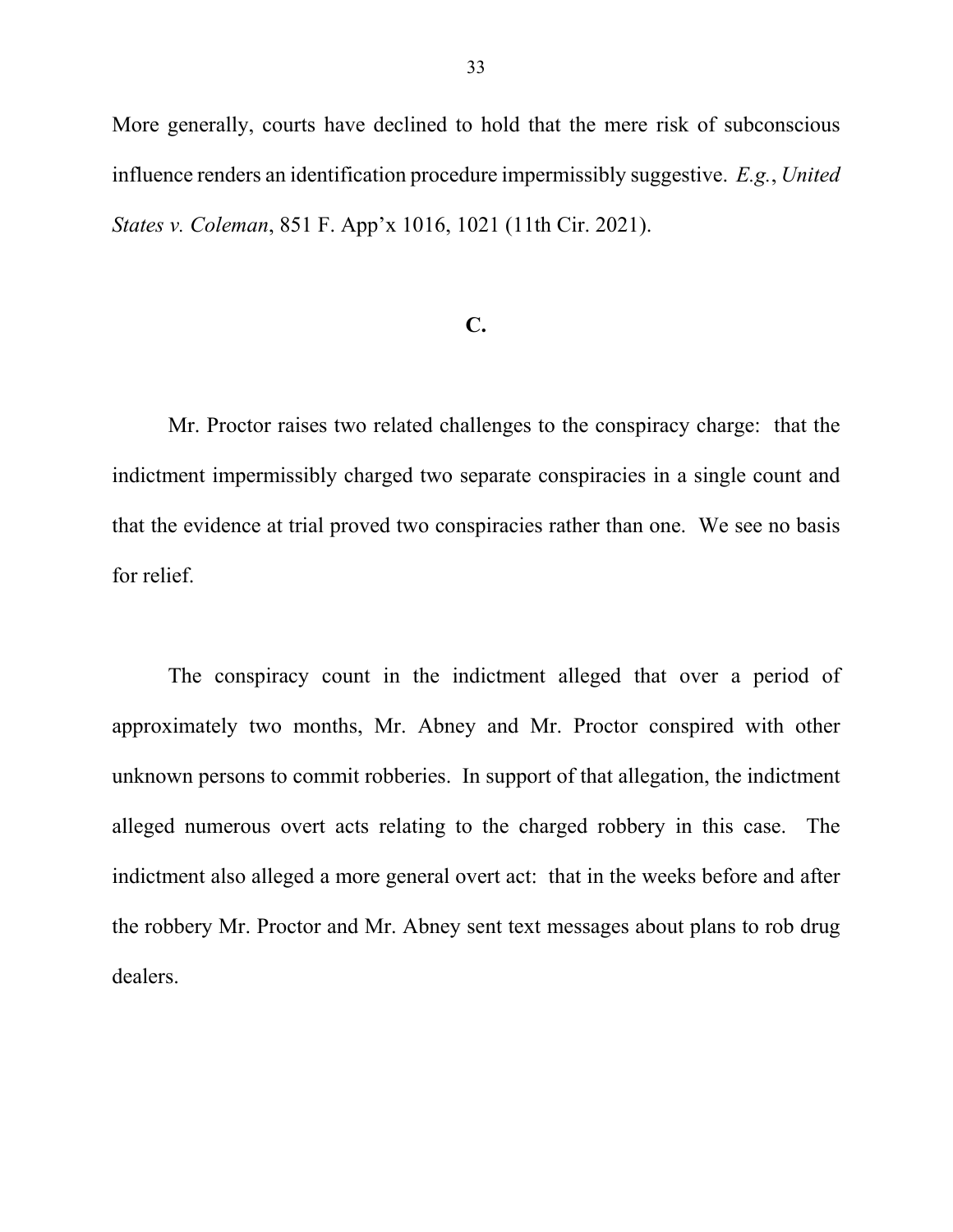We agree with the trial court that the indictment permissibly charged a single conspiracy to rob, with overt acts relating to the general planning of robberies and the commission of one particular robbery. *Cf. United States v. Gilbert*, 721 F.3d 1000, 1005 (8th Cir. 2013) (upholding conviction for single conspiracy to commit robbery, based on evidence of two-year period of planning, prior attempts, and completed robbery). The evidence at trial tracked the allegations in the conspiracy count, and we therefore also hold that the jury permissibly found Mr. Proctor guilty of a single conspiracy. *See id.*; *see generally Tann v. United States*, 127 A.3d 400, 424 (D.C. 2015) ("The existence of a single conspiracy or multiple conspiracies is primarily a question of fact for the jury.") (internal quotation marks omitted).

We are not persuaded by Mr. Proctor's arguments to the contrary. Mr. Proctor argues that (1) the alleged general planning was done by text, but there was no evidence that Mr. Proctor and Mr. Abney communicated by text in connection with the charged robbery; and (2) the general plan was to rob drug dealers, but Mr. Green-Ashe was not merely a drug dealer but also an acquaintance. Such minor differences do not support a conclusion that the indictment impermissibly charged two distinct conspiracies, rather than a single agreement "with a core common purpose." *Tann*, 127 A.3d at 429.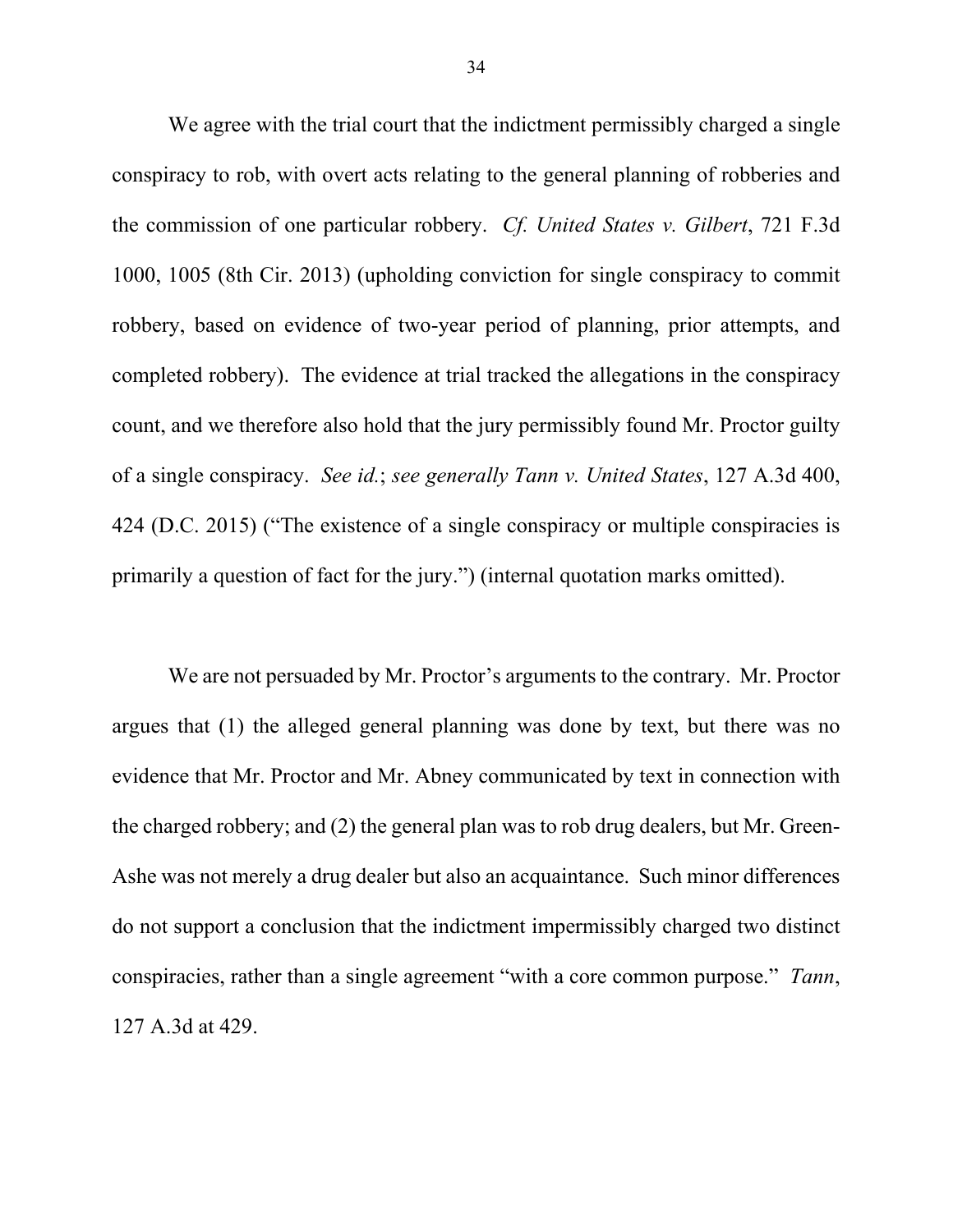35

### **D.**

Mr. Proctor also argues that the conspiracy charge was impermissibly brought in the same indictment as the substantive charges relating to the robbery. We conclude to the contrary.

An indictment can permissibly charge multiple defendants who have participated "in the same series of acts or transactions[] constituting an offense or offenses." Super. Ct. Crim. R. 8(b). We determine de novo whether Rule 8(b)'s requirements have been met. *King v. United States*, 74 A.3d 678, 683 (D.C. 2013).

The indictment charged Mr. Abney and Mr. Proctor with conspiring to commit robbery and jointly committing a robbery and related offenses in furtherance of that conspiracy. Those charges were properly joined in a single indictment. *See, e.g.*, *United States v. Williams*, 553 F.3d 1073, 1078-79 (7th Cir. 2009) ("A conspiracy charge combined with substantive counts arising out of that conspiracy is a proper basis for joinder under Rule 8(b)."); *United States v. Carson*, 455 F.3d 336, 373 (D.C. Cir. 2006) (allegation that offenses were overt acts in furtherance of conspiracy "provided the necessary link to satisfy Rule 8(b)"); *United States v. Ledbetter*, 137 F. Supp. 3d 1042, 1051 (S.D. Ohio 2015) (conspiracy and overt acts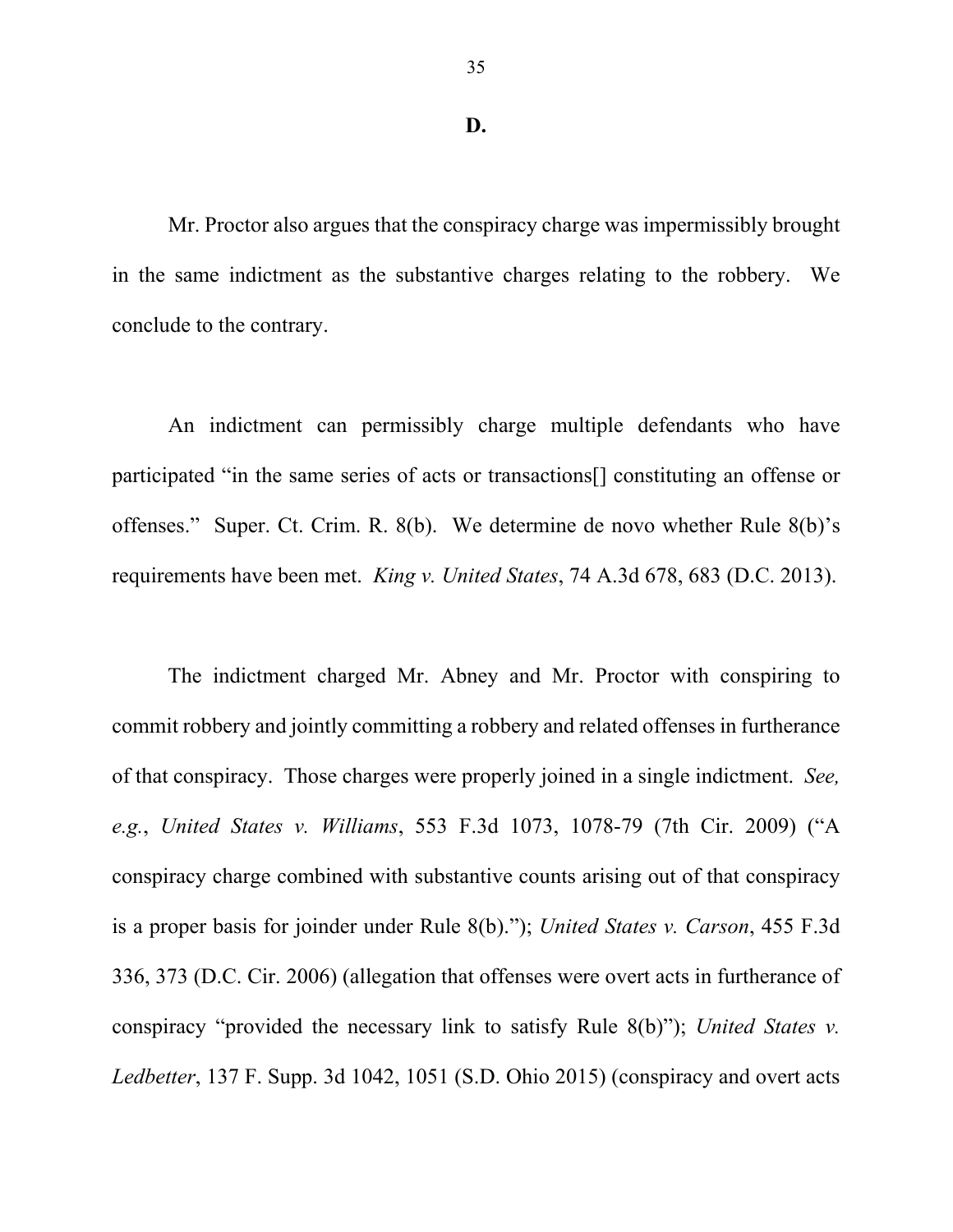in furtherance of conspiracy properly joined under Rule 8(b); joinder of conspiracy count and substantive counts arising out of conspiracy is permissible "because the fundamental principle of a conspiracy count is the agreement to a common plan or scheme . . . .") (internal quotation marks omitted; citing cases), *aff'd*, 929 F.3d 338 (6th Cir. 2019); *see generally, e.g.*, *Davis v. United States*, 367 A.2d 1254, 1260 n.8 (D.C. 1976) (in interpreting Super. Ct. Crim. R. 8(b), court "is guided by" federal decisions interpreting Fed. R. Crim. P. 8(b)).

## **E.**

Mr. Abney and Mr. Proctor argue that the substantive charges relating to the robbery should have been tried separately from the conspiracy charge. We uphold the trial court's discretionary decision to try the charges together.

Under Super. Ct. Crim. R. 14, the trial court has discretion whether to sever charges. *Parker v. United States*, 249 A.3d 388, 409 (D.C. 2021). To obtain reversal of a trial court's decision not to sever charges under Rule 14, an appellant must show "the most compelling prejudice." *Id.* (internal quotation marks omitted). We see no basis for reversal.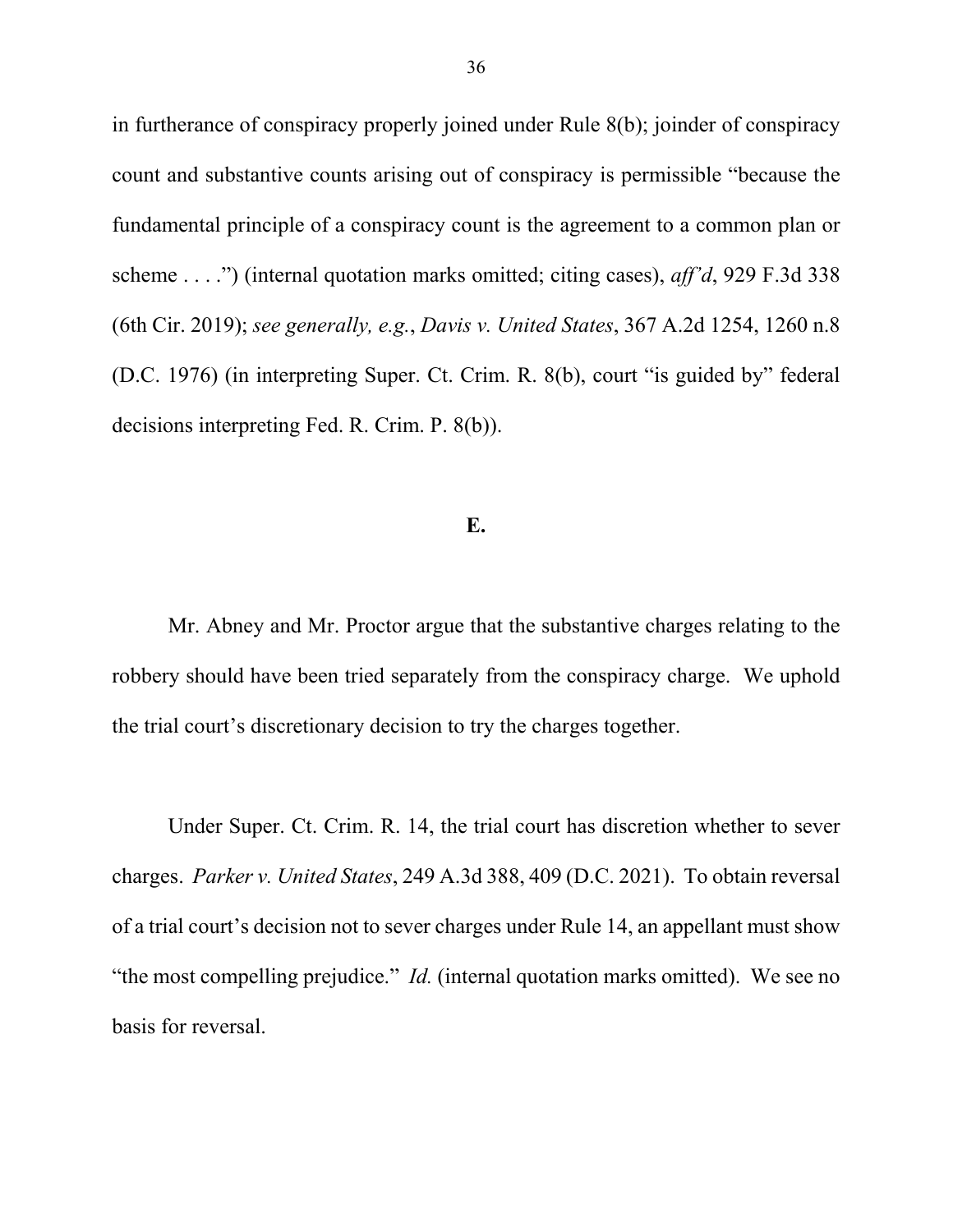In general, refusal to sever charges is not an abuse of discretion if evidence of the charges would be admissible at both trials if the charges were severed. *Parker*, 249 A.3d at 409. In this case, the evidence was that both Mr. Abney and Mr. Proctor joined a conspiracy to rob, and then they both committed a robbery and related offenses in furtherance of that conspiracy. Mr. Abney and Mr. Proctor do not appear to dispute that evidence of the robbery and related offenses would be admissible in a trial only of the conspiracy charge. We agree. *See, e.g.*, *Morten v. United States*, 856 A.2d 595, 606 n.10 (D.C. 2004) (proof of overt act admissible to prove conspiracy); *see generally, e.g.*, *Castillo-Campos v. United States*, 987 A.2d 476, 493 (D.C. 2010) ("In a conspiracy case, wide latitude is allowed in presenting evidence, and it is within the discretion of the trial court to admit evidence which even remotely tends to establish the conspiracy charged.") (internal quotation marks omitted).

Conversely, proof of the conspiracy to rob and the related preparations to commit robbery would be admissible to prove the robbery and related offenses. *See, e.g.*, *Joyner v. United States*, 818 A.2d 166, 173 (D.C. 2003) (evidence that defendants conspired to kill victim was admissible as direct evidence of murder charge); *Loukas v. United States*, 702 A.2d 681, 683 (D.C. 1997) (severance properly denied where evidence of offenses would have been mutually admissible as evidence